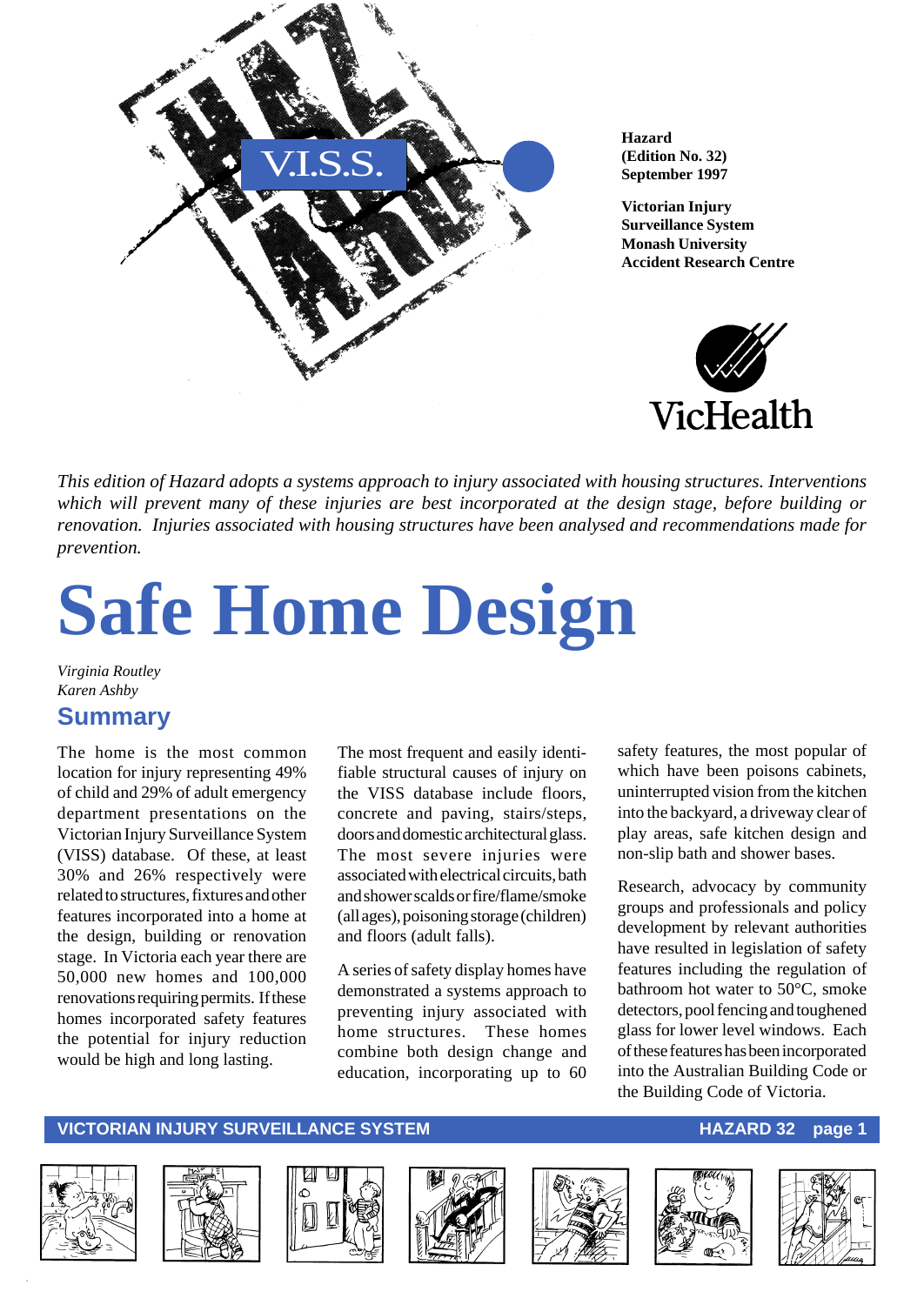### **Safe Home Design**

This edition of Hazard identifies structural design features of the home which are associated with injury and makes recommendations for modifications of these features at the design stage, before construction or renovation. There are 50,000 new homes and 100,000 renovations requiring permits each year in Victoria. If these homes incorporated safety features, often at little or no additional cost, the potential for injury reduction would be high and long lasting. By modifying the environment, injury risk can be reduced without relying on human behaviour, at a stage which is most cost effective. If a culture of safety develops among the home building industry and its clients, safety features could become widespread. To date, many of the findings from injury data and research have not been widely implemented despite public access to several safety display homes and a proactive Victorian State Government which fosters safe home design.

### **Home injuries overview**

The home is the most common location for injury. On the VISS database<sup>1</sup> 41,314 child cases (49% of total child injury emergency department presentations) and 20,692 adult cases (29% of total adult cases) occurred in the home. Of these at least 30% and 26% respectively were related to structures, fixtures and other features incorporated into a home at the design, building or renovation stage.

A systems approach for safer design is highlighted as well as specific recommendations for each of the major structural features. An analysis of the VISS database for the most frequent causes of injury related to structural features of the home is summarised in Table 1. This is supplemented, where relevant, by data from the new Victorian Emergency Minimum Dataset (VEMD) database<sup>2</sup> which contains 152,254 cases from 24 Victorian public hospitals, July 1996 to June 1997.

#### **Injury in the home by age and sex Figure 1 – Emergency Department Presentations July 1996 to June 1997. (N = 54,552)**



*Source: VISS - Victorian Emergency Minimum Dataset (VEMD), July 1996 to June 1997*

Figure 1 provides an overview of recent home injury data by age and sex from the VEMD database. At almost all ages there are more males presenting to hospital than females. Under 5 years, 20 to 29 years and over 80 years are peak age groups for home injury. The high proportions of injuries for the under 5 age group and the elderly partly reflects the relative proportions of time spent in the home rather than the risk associated with these factors necessarily being higher eg. children under 5 years and adults over 65 years accounted for 63% and 21% respectively of child and adult stair/step

injuries in the home but only 49% and 16% respectively of child and adult stair/ step injuries in all locations.

#### **Structural factors in home injury**

The most frequent and most easily identified structural factors in the VISS database were floors, concrete and paving, doors, stairs/steps, fences and fence posts, bath and shower bases, domestic architectural glass, structural tiles, bench tops, early childhood poisoning (access from cupboards and shelves) and bathroom

- 1 VISS database emergency department presentations to Royal Children's Hospital 1988 to 1993, Western Hospital, Preston and Northcote Community Hospital 1989 to 1993, Royal Melbourne Hospital March 1992 to February 1994 and Latrobe Regional Hospital July 1991 to June 1996.
- 2 VEMD database emergency department presentations commencing from October 1995: Austin and Repatriation Medical Centre, Ballarat Base Hospital, The Bendigo Hospital Campus, Box Hill Hospital, Echuca Base Hospital, The Geelong Hospital, Goulburn Valley Base Hospital, Maroondah Hospital, Mildura Base Hospital, Preston and Northcote Community Hospital, Royal Children's Hospital, St Vincent's Public Hospital, Wangaratta Base Hospital, Warrnambool and District Base Hospital, Western Hospital, The Williamstown Hospital and Wimmera Base Hospital. November 1995: Dandenong Hospital. December 1995: Royal Victorian Eye and Ear Hospital and Mornington Peninsula Hospital. January 1996: Latrobe Regional Hospital. July 1996: The Alfred Hospital and Monash Medical Centre. September 1996: The Angliss Hospital.

#### **VICTORIAN INJURY SURVEILLANCE SYSTEM AND REALLY CONTROLLY CONTROLLY AND REALLY CONTROLLY CONTROLLY AND REALLY CONTROLLY AND REALLY AND REALLY CONTROLLY AND REALLY AND REALLY AND REALLY AND REALLY AND REALLY AND REALLY AND**













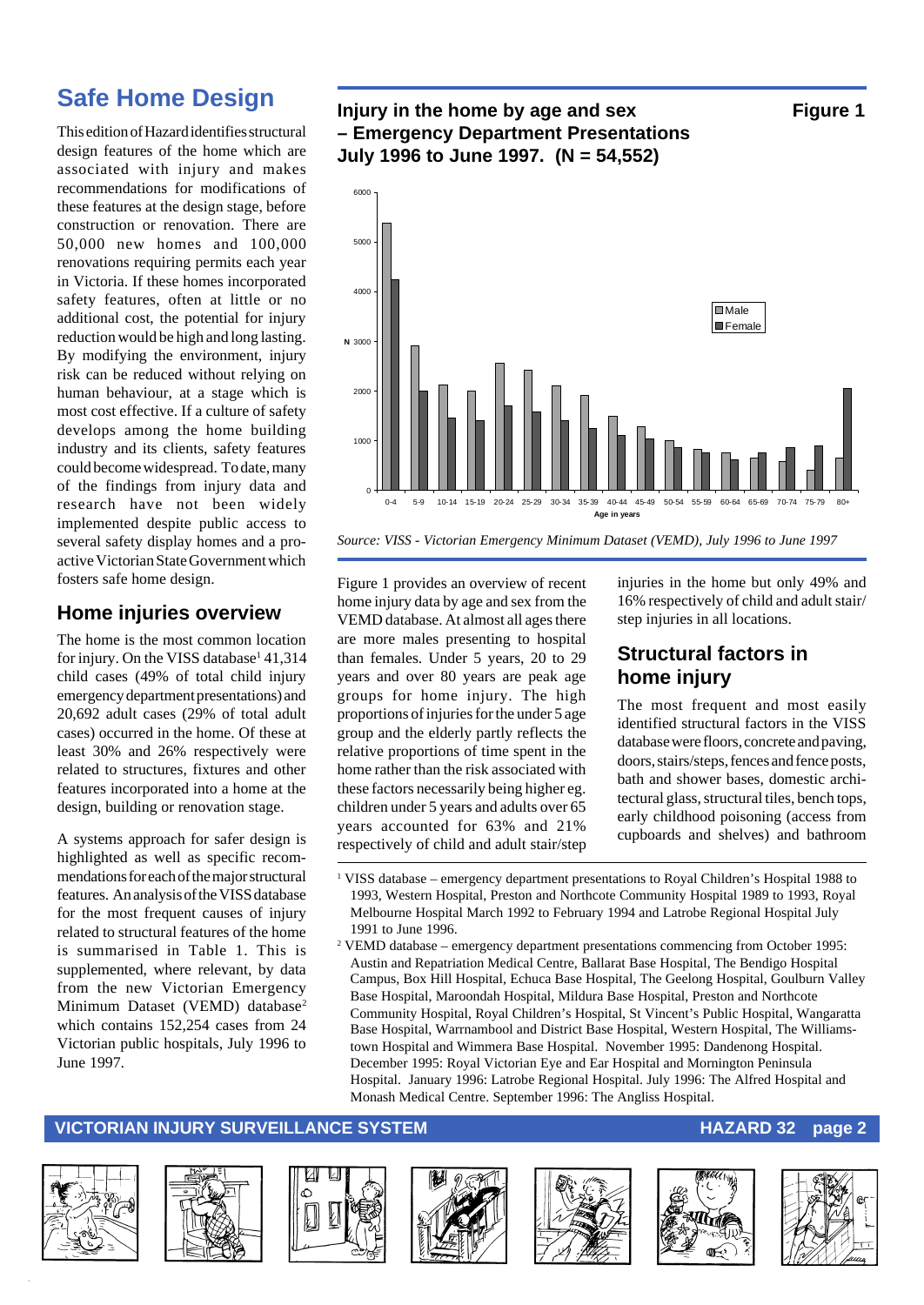hot water (Table 1). These factors were also frequently identified in the VEMD database although floor and concrete were probably underestimated, as identification was solely reliant on the provision of detailed injury narratives. There were other causes which could not be so easily identified from the data eg scalds and collisions because of poorly designed kitchens; injuries to children in play areas because of poor visual contact between work areas (kitchen, laundry) and play areas (yard, family room); collisions and impacts because of poorly positioned doorway openings; falls due to poor lighting; less than optimal supervision of children during phone calls due to the absence of cordless phones, etc.

The VISS database identifies the presence of two types of structural factors. These factors can be associated with the event leading to injury eg. "Slipped on wet **flooring surface**" and/or the direct cause of the injury eg. "Tripped and fell, hitting head on **floor**". For a case to be attributed to a particular injury cause eg. flooring it must have been identified at least once

with that factor. Between 2 and 4 factors can be identified per case (Table 1).

#### **Injury Causes**

The following analysis is based on the factors identified in Table 1. For the purposes of this analysis children are defined as persons aged up to 15 years and adults, persons aged 15 years and over. This section does not include prevention strategies and detailed recommendations. These are discussed later in the article.

#### **Floors (n=4046 child, 1583 adult)**

Ninety percent of floor related injury, to both adults and children, was associated with falls.

Children under 5 years of age accounted for 69% of floor related child injury, with a peak at 1 year (20% of total). The frequency of floor related injury to adults increased with the increasing age of the injured person. Seventeen percent of adults injured in this way were aged 70- 79 years and 23% of the total were over 80 years of age. While floor related injury

#### Injuries related to structural features: Table 1 causes by frequency and severity (Emergency Department Presentations and Hospital Admissions)

| Injury cause                                                        | Child pres.<br>$(<$ 15 years) | Child adm.<br>as % pres. | Adult pres.<br>$(>=15$ years) | Adult adm.<br>as % pres. |
|---------------------------------------------------------------------|-------------------------------|--------------------------|-------------------------------|--------------------------|
| Floors                                                              | 4046                          | 14%                      | 1583                          | 40%                      |
| Concrete & paving                                                   | 2434                          | 15%                      | 878                           | 20%                      |
| Non-glass, doors                                                    | 1779                          | 21%                      | 408                           | 9%                       |
| Stairs/steps/ramps/railings                                         | 1305                          | 12%                      | 1012                          | 16%                      |
| Fences/fence posts                                                  | 840                           | 16%                      | 179                           | 13%                      |
| Baths & showers (excl. scalds)                                      | 612                           | 25%                      | 258                           | 17%                      |
| Domestic architectural glass                                        | 505                           | 23%                      | 490                           | 15%                      |
| Structural tiles                                                    | 438                           | 14%                      | 124                           | 23%                      |
| Kitchen benches                                                     | 371                           | 25%                      | 63                            | 11%                      |
| Child poisoning, $\leq$ years (access)<br>from cupboards & shelves) | 307                           | 43%                      | na                            | na                       |
| Bath and shower hot water<br>scalds                                 | 215                           | 45%                      | 15                            | 44%                      |
| Porches & balconies                                                 | 167                           | 24%                      | 58                            | 21%                      |
| Gates                                                               | 144                           | 42%                      | 45                            | 13%                      |
| Electrical circuits                                                 | 77                            | 48%                      | 54                            | 33%                      |
| Flame/fire/smoke                                                    | 74                            | 45%                      | 116                           | 29%                      |
| Child falls over 1 m from<br>windows                                | 24                            | 42%                      | na                            | na                       |

*Source: VISS database - RCH, WH, PANCH 1989-93, LRH July 1991 to June 1996.* NB: Between 2 and 4 factors can be noted per case.

#### **VICTORIAN INJURY SURVEILLANCE SYSTEM AND READ READ TO A REAL HAZARD 32 page 3**











to persons aged 70+ therefore accounted for 40% of total adult floor injury they represent only 11% of the Victorian adult population (ABS, 1997). Females were over-represented in the adult sample, especially those aged over 70 years (70% of injured adults were female, 80% of those injured over 70 years).This female over-representation can be partly accounted for by demographics (they represent 59% of the over 70 population).

One third of child falls were from a height, up to one metre, onto the flooring surface. This scenario was particularly common in children in the 0-4 age group (40% of total for this age group). Most of the falls from a height result from falls from a furniture item onto the floor eg. *"Playing on the bed, fell off, hit head on floor"* or *" Climbed onto high stool, lent on stool, fell, landed face down on slate floor".* Beds, bunkbeds, chairs, cots, high chairs, couches, baby change tables, tables and cabinets were most often associated with these falls. Falls from a height requiring admission were mostly associated with beds, chairs, bunk beds and tables, and nursery furniture in very young children.

Almost 80% of adult floor injury was associated with falls and were mostly slips (30% of adult floor total) or falls on the same level (27%). Older adults (65+ years) fell on the same level (26% of 65+ total) and slipped (20%).

Fourteen percent of child and 40% of adults sustaining floor related injuries required hospital admission. When considering the oldest group, 80+ years, 73% required hospital admission.

Fractures were the most common injury for both adults and children (41% adult and 27% of child floor related injury). Adult fractures were most often to the hip and femur (16% of total injuries and 45% of admitted cases). This proportion increased with the age of the injured person accounting for 35% of injuries and 57% of admissions in the 80+ age group. Other common adult injury included wrist fractures (4%), lacerations to the face and scalp (4%), radius/ulna fractures (3%) and ankle sprain/strain





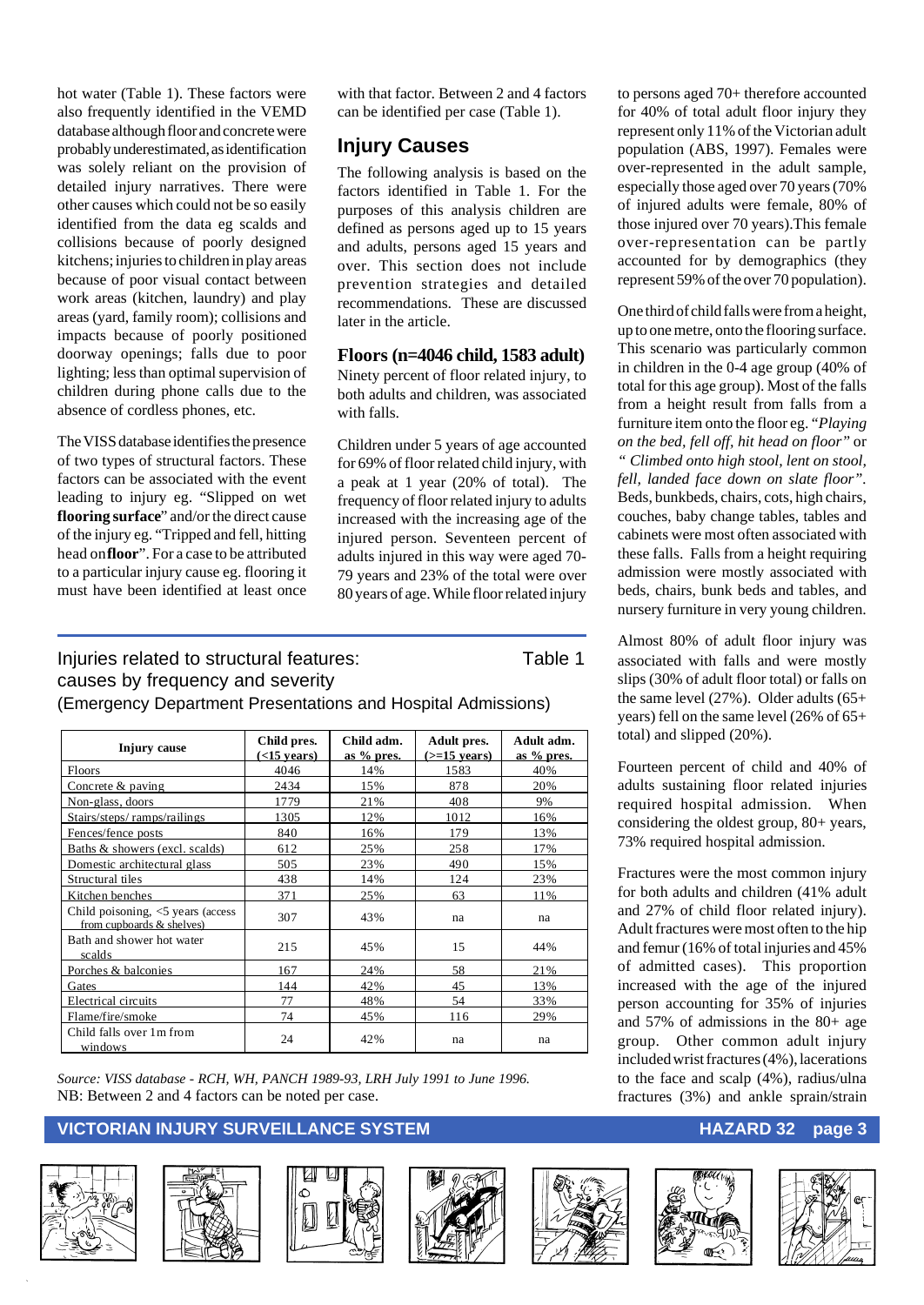(3%). Fractures are a common result of falls to the floor among the elderly due to the decline in bone strength and lack of fat padding in areas where the body contacts with the surface (O'Reilly, 1995).

Fractures in children were common to the arm, particularly radius/ulna (8% of total child fractures from this cause), clavicle, elbow and humerus (each 3% of total). Injury to the head, face and scalp were slightly more common than upper limb injury (38% vs 37%); concussion (10% of all child injury from this cause), and bruising or lacerations to the face and scalp (11%).

While it is recognised in the relevant Australian Standard (AS/NZS 3661.2:1994) that completely non slip surfaces are not realistically obtainable, the Standard stresses that much improvement can be made by using the material and treatments as outlined in the Standard.

The Victorian Kidsafe display home has slip-resistant surfacing in the kitchen, family room and bathroom featuring tiles which have a high friction surface to provide better grip (Kidsafe Winter, 1996).

#### **Structural (floor and wall) tiles (n=438 child, 124 adult)**

A further 438 child and 124 adult injury were associated with structural tiles. Despite the fact that many of these are floor tiles, less than 1% of the total number of structural tile injuries overlap with the dataset on floor injury. Thus the following analysis is almost totally independent from that of floor injury above.

Children under 5 years of age accounted for 75% of structural tile related child injury, with a peak at 1 year (26% of total). Nineteen percent of injured adults were 30-39 years of age and 15% were aged in excess of 80 years. As with other floor injuries females were overrepresented in the adult sample accounting for 64% of injured adults from this cause.

For both child and adult cases, the living or sleeping areas were the most common site of tile related injuries (38% and 31%

respectively). Structural tile related injury in the kitchen (33% child, 19% adult) and the bathroom, laundry and toilet (14% child, 26% adult) were also common.

Slips were the most common event leading to injury (30% child, 60% adult). Another quarter of child injury was the result of a fall from up to one metre. As with other floor injury this indicates a fall from a furniture item onto the tiled surface eg. *"Playing, fell off couch, landed on floor tiles".*

Child injury was mostly to the head, face or scalp (65% of total child tile injuries). Concussion (16%) and bruising or lacerations to the face and scalp (each 11%) were particularly common.

Almost a third of adult injury were fractures, particularly of the wrist (7% of adult injury total), hip (7%) and femur (6%).

#### **Concrete and paving (n=2434 child, 878 adult)**

Of the injuries associated with concrete and paving, 94% of child and 92% of adult injury occurred outside the home in the garden, garage or yard. The remaining few cases involved falls onto concrete flooring inside the home, eg. laundry.

Two percent of the total child cases involved falls from inside the home (mostly windows or doors) onto an outdoor concrete surface.

Sixty-eight percent of child and 77% of adult cases were associated with falls. Children mostly fell on the same level (20% child cases) or from a level up to one metre (18%). Adults mostly slipped (27% adult cases) or fell from a level up to one metre (18%).

Factors most often associated with child injury included bicycles (10% of child concrete and paving injuries), steps or stairs (10%), fences or fence posts (6%), rollerskating or rollerblading (5%) and skateboards (3%).

Factors most often associated with adult injury from this cause were steps and

stairs (18% of adult total), ladders (8%), roofs (4%), water (4%) and dogs (3%).

Fifteen percent of child and 20% of adult cases required hospitalisation. Child injuries were predominantly to the head (48% of child concrete related injury total). Common injuries included concussion (11%), face and scalp lacerations (9%), face and scalp bruising (8%) and radius/ ulna fracture (8%).

Fractures accounted for one third of the total of injuries to adults, particularly to the wrist and radius/ulna (each 4%). Other relatively common injuries were ankle strain/sprain (8%) and face and scalp lacerations (4%).

#### **Non-glass, door related injuries (n=1779 child, 408 adults)**

Door related injuries occurred with particular frequency to under 5 year olds (70% of child door related cases), notably one year olds (27%). They were usually finger jams (50%, n=890) eg. *"Fingers jammed in door whilst playing"*, or injuries caused by the victim hitting against the door (36%, n=640) eg. *"Playing with brother, couldn't stop running, hit head on edge of door".* Of finger jams, the typical injuries were lacerations (29% of cases), crushing (27%), amputations (18%) or bruising (18%). One third were admitted to hospital, emphasising the severity of these injuries. Of the injuries caused by the victim hitting against the door, the most common were face and scalp lacerations and bruising (50% cases). Only 8% were admitted, showing these injuries were generally less severe.

Injuries to adults were less severe. Adults were more likely than young children to collide with a door (51% hit against door) than have finger jams (22% caught in door). Injuries were most often lacerations (33%), especially to the fingers, scalp, face and foot; fractures (18%), especially to the hand and bruising (15%), also particularly to the hand. Adult finger jams were less severe than children's (5% admitted), presumably due to adult fingers being more robust.













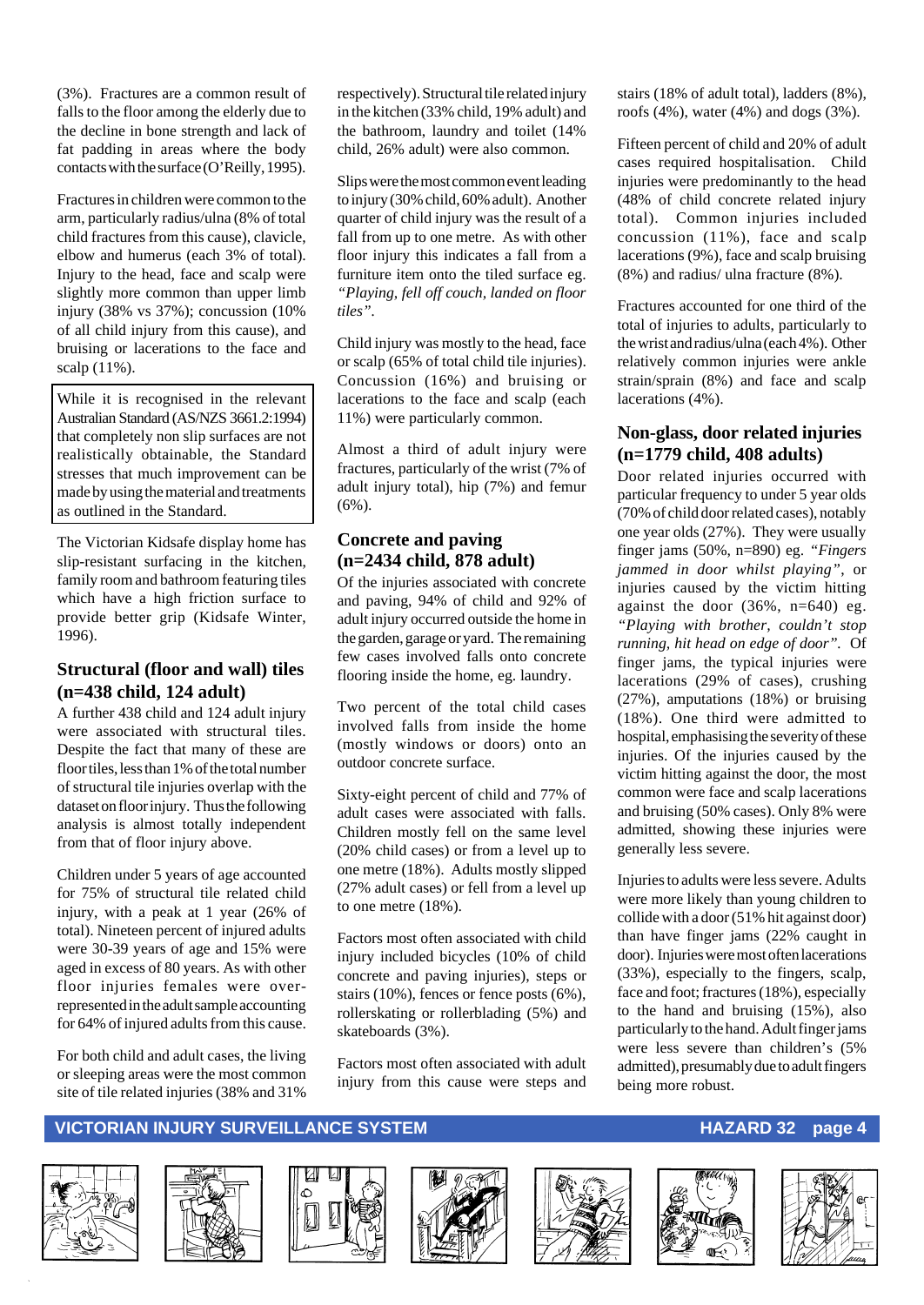Child finger jam injuries more often involved another person (35%), especially another child (28%) eg. *"Playing with older brother. Fighting over closing of door. Slammed finger in door".* This involvement was more frequent in a Dutch study where in three quarters of younger child cases the door was closed by another person (Venema, 1995). In the VISS data, there were 37 child and 8 adult cases where sliding doors were noted eg. *"Playing near sliding door, mum opened door, finger got caught".* These had relatively low admission rates (22% and 13% respectively).

A follow-up study by MUARC of Victorian child finger jam injuries (identified from the VISS database) found the hinge side of the door to have caused 60% of the injuries. The hinge side, which has greater potential for serious injury, was more common for the under 5 age group, the closing side for older age groups (Ozanne-Smith, 1993). These figures are consistent with those of the Dutch study (75% of under 12 year olds were injured in the hinge side). Some respondents mentioned the door slamming or closing with force. However in most cases the entrapment resulted from the normal act of closing the door.

The Dutch study "Entrapment between doors in houses" surveyed victims of door entrapment identified by PORS (Dutch Home and Leisure Accident System). The survey revealed that in 84% of the injuries only one finger was involved. The thumb was injured most often, followed by the middle and little fingers. In two thirds of cases only the finger tip was involved. In the survey almost two thirds of the respondents (63%) reported long-lasting consequences in the form of deformation, decreasing flexibility and sensitivity. Most finger jams involved people standing in the doorway or passing the door, holding onto the door or the door-jamb, while the door was being closed by themselves or another person. Almost half of the Dutch entrapment cases involved street doors.

The study recommended investigation into rounded edges on the closing hinge

sides of doors or compression material on the hinge door jam, which can be incorporated at the building stage. Such a compression material has been trialed in Australia in the Latrobe Valley safety house ("safe edge" doors). Development of a test method for these countermeasures still has a long way to go. Biomechanical studies need to be conducted in order to develop a test finger with which entrapment forces and their effects on human fingers can be studied. (Venema, 1995).

#### **Stairs/steps/ramps/railings (n=1305 child, 1012 adults)**

For both adults and children, falls accounted for almost 80% of stair/step related injury. Over half (56%) of child injury cases involving stairs and steps in the home were to children aged 3 years and under with a peak at one year (22% of child injuries). At this age, children are developing their motor skills and exploring their environment.

At almost all adult ages, there were more women than men presenting to emergency departments with injuries from stairs and steps. The female male ratio became more pronounced as age increased (15- 19 years 1: 1, 80+ years 3: 1) as did the severity of injury (15-19 years 1% admitted, 80+ years 45% admitted). The over-representation of elderly females can be partly explained by demographics (for 80+ years, 2 females:1 male). Injuries were most commonly fractures (31% injuries), particularly to the lower legs and arms, ankle sprain/strains (19%) and lacerations to the face and scalp (4%). Fractured hips and femurs, 5% of total adult cases were admitted in 94% of cases.

Falls more often occurred when descending than ascending stairs, particularly for adults (descending to ascending ratios were 4:1 for adults, 2.2:1 for children). This was also noted by the North Coast Public Health Unit. When descending, adults were more likely to slip, children to fall to another level. When ascending, adults were most likely to trip, children to slip, trip or fall to another level.

Injuries to children under 5 years were predominantly caused by falling, particularly up to one metre eg. *"Playing with brother climbed railing and fell. Landed on the corner of a step". "Child crawled through the handrail banister, fell onto toys on concrete floor"*.

Children most often received injuries to the head especially face and scalp lacerations and bruising and concussion. This injury pattern presumably relates to the larger size of children's heads and therefore higher centres of gravity than adults. Slips were the dominant cause of stair and step injury in other age groups, usually causing injury to the lower leg, particularly ankle sprain/strains and to a lesser extent ankle and metatarsal fractures. eg. *"Walking down steps, slipped. Inversion injury to ankle after falling down steps".* There were also frequent radius, ulna and wrist fractures. In the elderly (over 65 years) trips were almost as common as slips and fractured hips, femurs and ribs, with high admission rates, were the dominant injuries for this age group. eg. *"Tripped on back door step and landed on hip"*.

#### **Fences and fence posts (excluding gates) (n=840 child, 179 adult)**

Fences injuries are most common in the 5-9 age group (40% of child total). Thirtysix percent of child injury from fences and fence posts indicated that the child was climbing on the fence when the injury occurred.

Fifty-nine percent of child and 30% of adult injury was associated with a fall. Of these forty-two percent of child and 13% of adult injury involved a fall from a height. Almost a quarter of the total of child injury were falls from over one metre eg. *"Climbing a fence, slipped and fell 5 feet, landed head first on concrete".*

Common injury to children included radius/ulna fractures (9%), face and scalp lacerations (8%) or concussion (5%). Injuries common among adults included finger lacerations (5% of adult total), ankle strain/sprain (5%), metatarsal

#### **VICTORIAN INJURY SURVEILLANCE SYSTEM AND RESOURCE HAZARD 32 page 5**













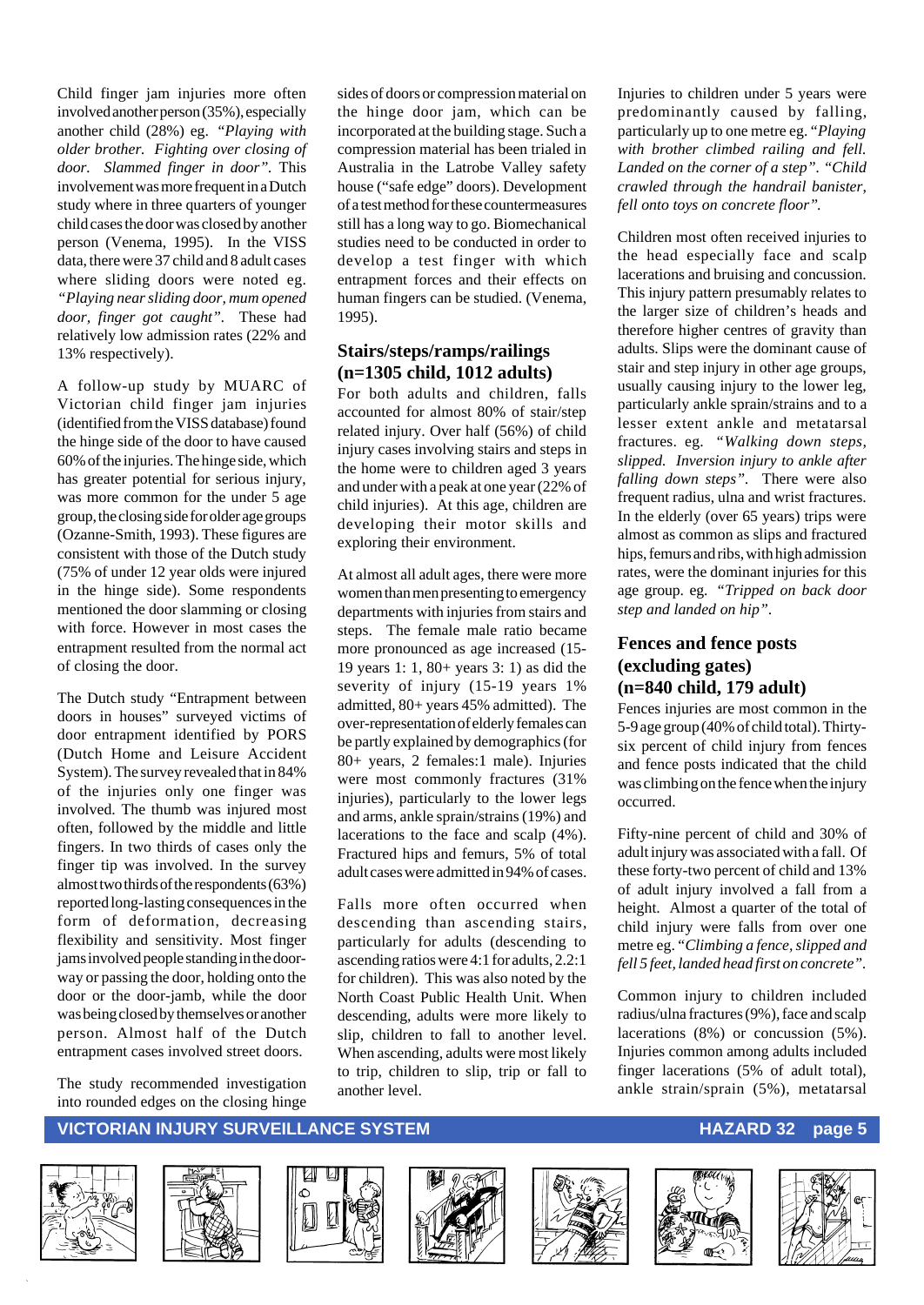fractures (3%) and concussion (3%). Sixteen percent of children and 13% of adults required hospitalisation.

While only a small number of child cases, 7%, involved a child climbing a pool fence, five of the six resulted in death by drowning. *Hazard* 30 reported on drowning in home swimming pools. Even in cases where fencing was in place, injury and death could still occur when children climbed the fence, often using objects to assist them, or the pool gate was left open or in need of repair eg. *"Climbed over pool fence using bike, found face down in water, immersed for 10 minutes"* or *"Playing with other kids, one left pool gate open, child found face down in pool".*

#### **Gates (n=144 child, 45 adult)**

Running into a gate (42% child, 24% adult) or being caught in the gate (22% child, 24% adult) were the most common causes of these injuries eg. *"Chasing a cat, child ran into gate"* or *"Shutting the gate, fingers caught in gate".* More than a quarter of injured children were climbing, playing or swinging on the gate when the injury occurred.

Of the children who were caught in gates, 75% sustained finger injuries, particularly crushing injury and fractures, 42% of which required hospitalisation.

Overall, fingers were the region most often associated with gate injury (22% child and 23% adult injuries respectively).

Gates can be used to prevent access to hazards. However it was not possible to accurately identify injuries which may have been associated with access to hazards as the result of an ineffective gate.

#### **Baths and showers (n=612 child, 258 adult)**

In proportion to the amount of time in use, the bathroom is the most dangerous room in the home for children (Kidsafe, 1992). Seventy percent of child injury in this location was in the under 5 age group with almost two-thirds of admitted cases related to either scalds or near drowning.

Scalds were more common in children (40% of child bath/shower injury) than adults (6% of adult bath/shower injury). *[A discussion of hot water scalds is provided elsewhere in this article]*. Adults were more likely to sustain lacerations (27% of adult bath and shower related injury total) and fractures (17%).

Of drownings/near drownings in the 0-4 age group in Victoria, 13% of deaths, 19% of hospital admissions and 10% of emergency department presentation cases occur in the bath (*Hazard* 30, March 1997).

Fall injury is common in the bathroom due to the combination of water and potentially slippery surfaces. Of bath and shower related injuries, 51% of adult and 46% of child cases were associated with slips, eg. *"Drying self with towel, slipped on water on the tiled floor of the shower"* or *"Having a bath, slipped when getting out, landed on the floor".*

The main dangers associated with baths are falls while getting in or out, drowning and scalds (Dept of Housing and Construction, 1985).

#### **Domestic architectural glass (n=505 children, 490 adults) (glass windows, doors, bath and shower enclosures)**

Two thirds of child domestic architectural glass injuries were to males, most commonly 1 to 3 years of age. Lacerations were the most common injury (76% of injuries), particularly to the face, scalp and lower arm. Falls led to 24% of the injuries occurring, glass collapsing/caving in 8%, injuries from practical jokes/ horseplay 5% and fighting, quarrelling 4%.

One half of adult injuries occurred to 15- 29 year old males. One quarter of these were the result of falls, 21% fights. As for children, lacerations accounted for a high proportion of the injuries (83%).

See *Hazard* 22 (March 1995) for further information on domestic architectural glass.

#### **Kitchen benches (n=371 child, 63 adult)**

The majority of child injuries associated with kitchen benches were in the 0-4 age group (87% of child total).

Almost half of the injuries in this age group were the result of burns from hot beverages (18% of total) or hot water (11%) and ingestions of medications (17%). The resulting injury associated with these 3 scenarios accounted for 63% of hospitalisations associated with kitchen benches in this age group.

Most of the remaining cases were associated with either falls from the bench, falls from a chair/stool against the bench and falls into a bench eg. *"Sitting on kitchen bench dangling legs, lost balance and fell"* or *"Playing in kitchen, fell over striking head on bench".*

#### **Young children accessing poisons from cabinets and shelves (n=307 cases)**

Drugs and medications (n=260) and other poisons (n=47) were, according to VISS injury descriptions, frequently accessed by under 5 year olds from cabinets and shelves. Children, particularly two year old boys, often climb so that placing poisons out of reach from floor level is not sufficient to prevent access, eg. *"Climbed onto kitchen bench, got into medicine cabinet and swallowed medication"*. Of a wide variety of medications accessed from cabinets and shelves, paracetamol was the most frequent. A high proportion (45%) of cases accessing poison in this way were admitted to hospital.

Toddlers, particularly those aged 13-17 months are typically mobile and motor skills are sufficiently developed to open most cupboards, chemicals stored close to the ground being most vulnerable, eg. *"Opened laundry cupboard door. Took out rat poison and ate some".*

According to an ABS 'Safety in the home' survey (ABS, 1992) the poisons most commonly kept in homes with under five year olds were paracetamol, cough and













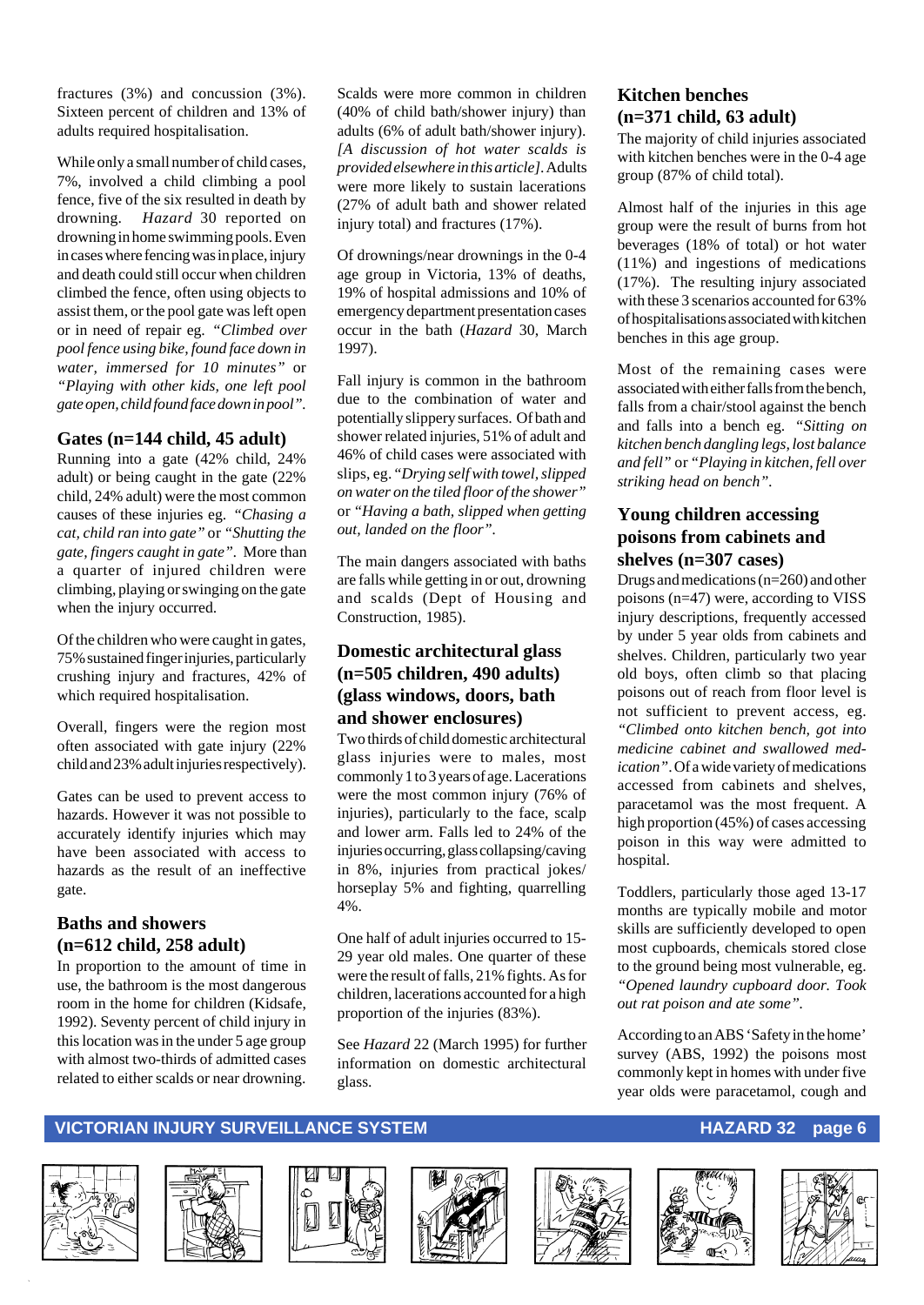cold medications, other prescription medicines; household cleaners such as disinfectants and bleach; volatile solvents and insecticides.

See *Hazard* 27 and 28 for further information on early childhood poisoning.

#### **Bathroom hot water scalds (n=215 child, 17 adult)**

The skin of infants and young children burns more deeply and more quickly and at lower temperatures than that of most adults (Wilson, 1991). In addition, the relative surface area affected in a child is much greater than for an adult for a similar exposure. At 60° C it takes one second for hot water to cause a full thickness burn in a child, which needs surgery and skin grafting. At 50°C it takes 5 minutes for hot water to cause a full thickness burn (Moritz, Henriques, 1947). Other than children, high risk groups for tap water scalds are older people, who also have sensitive skin, and people with disabilities.

In the 1992 ABS 'Safety in the Home' survey 79% of Melbourne householders, with children under 5 years of age, estimated that, at its hottest, their tap water was hot enough to scald a child (ABS, 1992). A Kidsafe Quiz given to 6,000 parents at babyshows around Australia found that most respondents believed that the tap water in their home was hot enough to scald a child. However one third were substantially wrong about the time it takes to be scalded from domestic hot water and 21% thought a scald would take 10 times as long as it actually would (Scott, 1996).

The most frequent age group for bath scalds was under four years, particularly one year (75% of child scalds under 4 years, 36% one year). Forty-three percent were immersed, immersed themselves or fell into the hot bath water, the remainder were splashed, sprayed or sprinkled. In a few cases the tap or shower malfunctioned eg. *"Running bath, hot tap fell off at pipe spraying water"* or there was a reduction in the supply of cold water eg. *"Having shower when water suddenly went too hot and burned child"*, *"Playing with hand* *held bath hose when washing machine turned off increasing hot water supply"*. The majority of burns were partial thickness to the legs (39% of injuries), arms (28%) and trunk (24%).

A combination of factors contributed to child bath and shower scalds – the level of supervision, the actions of others (siblings or adults) and in all cases the temperature of the water as it left the tap. The severity of all of these child scalds would have been considerably less if the temperature of the hot water had been only 50°C.

#### **Fire, flame, smoke (n=74 child, 116 adult)**

Younger children (0-4 years) were overrepresented (51% of child total) in fire, flame, smoke related injury and required an admission rate of 50%. Older children (5-14 years) and adults had admission rates of 39% and 29%, respectively.

Fire, flame and smoke injuries in the home were associated cooking (5% child, 30% adult), gas appliance explosion, eg. hot water service, heater or stove, (7% child, 13% adult), clothing ignition (12% child, 3% adult) or with house fires of unknown origin (27% child, 18% adult). Playing with cigarette lighters and matches were associated with 12% of child injury cases, two thirds of which were aged less than 5 years.

The most common causes of injury were burns (73% child, 68% adult) and smoke inhalation (26% child, 22% adult). Smoke inhalation was most prevalent in younger children (34% of 0-4 years total).

Use of smoke detectors was not routinely reported in VISS cases. However, statistics supplied by the Australian Bureau of Statistics in September 1996 indicate that domestic smoke alarms are installed in 71.6% of Victorian homes (ABS, 1996).

Installation rates were 88% and 89% in former Shire of Bulla and Melton homes respectively for 1996 (Ozanne-Smith et al, 1997) compared with 67% and 66% , respectively in 1993 (Ozanne-Smith et al, 1994).

An amendment to Victoria's building regulations, announced in 1995, will make it compulsory to have at least one battery operated smoke alarm in all existing Victorian flats, units and homes by the end of 1998 (Bremner, 1996).

A report produced by the combined Metropolitan Fire Brigade (MFB), Country Fire Authority (CFA) and Tasmanian Fire Service (TFS) claims that 522 lives were saved, where these 3 services attended calls in the period April 1992 to December 1996, directly as the result of the operation of installed smoke alarms (Taylor, 1997).

At least, 16% of injured adults and 11% of injured children recorded by VISS were asleep when the fire began. The toxic gas and smoke associated with fires actually numb the senses, leaving you even more sound asleep (MFB, undated pamphlet). In addition research shows that children are further at risk as the current alarm signal of smoke detectors, in some instances, is not detectable by sleeping children (Bruck, 1997).

#### **Electrical (n=77 child, 54 adult)**

In these cases the mechanism of injury was exposure to mains or other electrical current. In 22% of cases, there was a failure or malfunction. Electrical shock was sustained in 80% of cases. Burns were sustained by 71% of children and 24% of adults. For adults, hairdryers, eg. *"Blow drying hair. Faulty wiring on hair dryer. Wires touched"* and for children table lamps eg. *"Whilst playing child turned light on bedhead on. No globe in socket, inserted fingers"* were the most common household items from which the shocks and burns were received. There was also a wide variety of other electrical products involved eg washing machines, sewing machines.

There were 225 Victorian public hospital admissions for injuries resulting from domestic wiring and appliances over the five-year period 1991/92 to 1995/96. Of these two thirds were to persons aged over 18 years.

#### **VICTORIAN INJURY SURVEILLANCE SYSTEM AND REALLY CONTROLLY CONTROLLY AND REALLY CONTROLLY CONTROLLY PAGE 7**













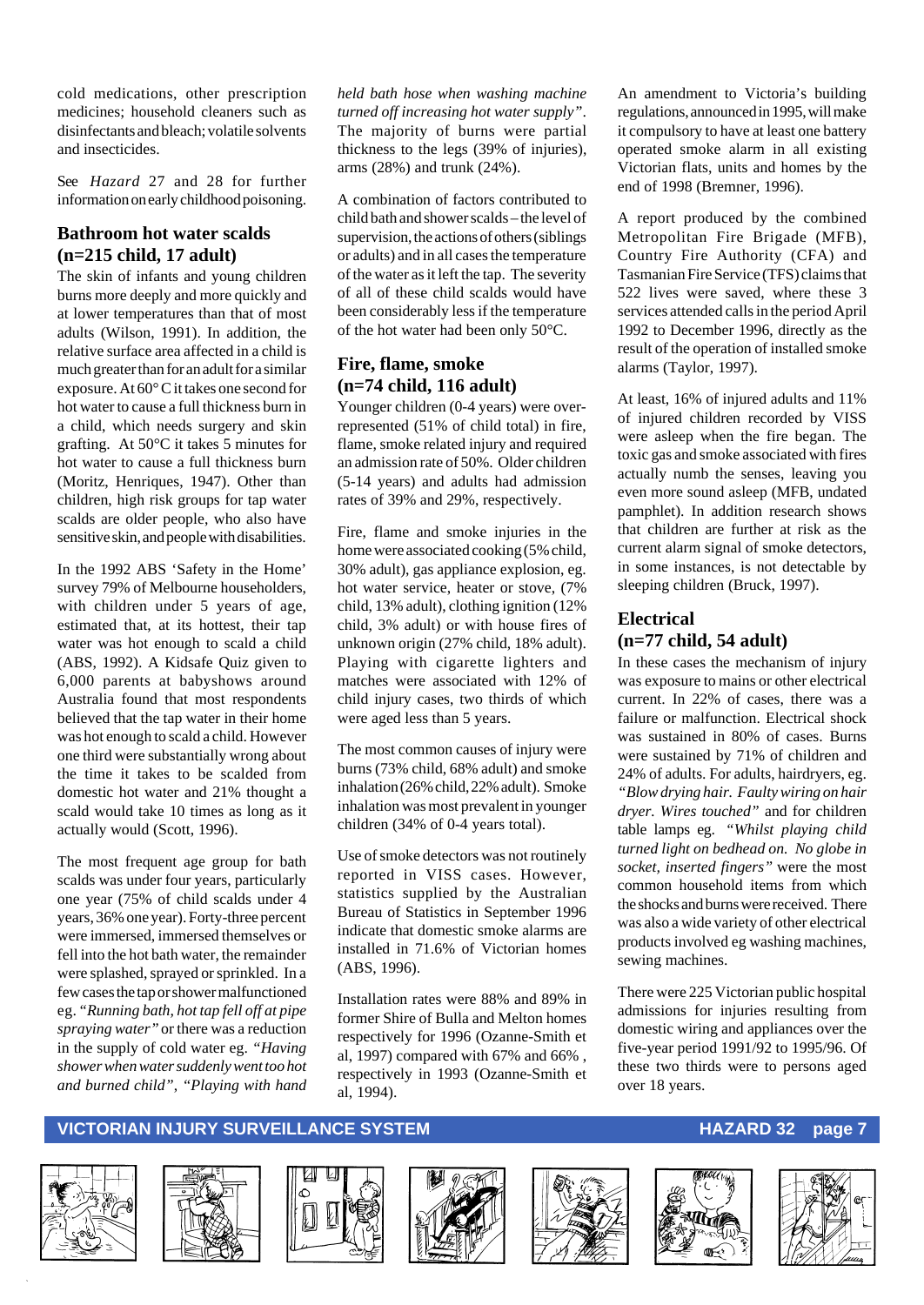Over a different 5 year period (1989/90 to 1993/94), there was a total of 47 deaths from electrocutions in the home. Of these, 19 were self-inflicted, 20 unintentional, the remainder unknown intent or assaultive. Due to the 40% self-inflicted and 17% injured while working, 25-39 years was the most common age group for fatalities (43% of victims). Two thirds of deaths occurred inside a house, one third in the garden or garage. A variety of devices were involved eg hair dryer, welding equipment. Twenty-two percent involved defective equipment or wiring eg. *"repairing an air-conditioning duct when drill shorted out. Drill was faulty and the deceased bare footed"*, 20% repair of electrical equipment eg. *"attempting to repair a bar heater"* and 13% of electrocutions were exacerbated by the presence of water eg. *"hair dryer fell into bathtub"*.

#### **Child falls over one metre from windows (n=21)**

Children falling from windows were most commonly under 5 years and playing at the time. Almost 60% landed on concrete or paving. A little under three-quarters of injuries were to the head, particularly concussion (29% all injuries). Of total cases, almost half were admitted to hospital. The skull (vault) fractures were the most serious.

#### **Porches and balconies (n=167 child, 58 adult)**

Twenty-two percent (n=37) of child and 12% (n=7) of adult porch and balcony injuries related to falls from over 1 metre. Forty-one percent of children injured during these falls required hospital admission.

Sixteen percent of child falls from over one metre occurred when the child was climbing on the porch or balcony, eg. *"Climbing over the balcony, fell, hitting back of head on bricks"*. Young children (0-4 years of age) accounted for 59% of children injured in falls from a height over 1 metre and required admission in 55% of instances. Head, face and scalp injury were most common in children (58% of child porch/balcony total), particularly concussion (17%) and face/ scalp lacerations (11%).

The most common cause of adult porch and balcony injury was slips (41%).

#### **Kitchen (n=3741 child, 2325 adult)**

The kitchen is the location of 9% of child and 11% of adult injuries in the home. Preparation and cooking of food provides opportunity for spills which may result in slips (6% child, 9% adult) and, when heat is involved, scalds (17% child, 10% adult). Good kitchen design minimises access to the 'hazard triangle' ie, the area between the fridge, stove and sink, by minimising cross traffic, thus lessening the risk of injury (figure 2).

### **Prevention**

### **A Systems Approach**

Intervention strategies fall into several major groups. These are legislation/ regulation (accompanied by enforcement), environmental/design changes and education/behaviour change. Since injury

#### **Safe Kitchen Design Figure 2**

in the home is not exclusive to any specific discipline or sector a multi-disciplinary, multi-sectoral approach is often required for injury prevention. A systems approach is appropriate to designing and buildingin safety features. Associated community awareness and action may result from education, incentives, advocacy or as the result of penalties or disincentives.

#### **Safety Houses**

A series of safety display homes have demonstrated a systems approach. These homes combine both design changes in structures and fixtures and education, some incorporating up to 60 safety features.

Telfer and Telfer Homes have designed and constructed three Safe Living display homes, which have received accreditation by the City of Hume Safe Living Program. These homes have been winners of the 1993 and 1995 Housing Association (Vic) TOP HOME Awards and the James Hardie Design Award 1993. Though not currently displaying, a "Safe Home", Telfer and Telfer Homes have incorporated some degree of safety features into approxi-





*Source: Is your Home Kidsafe?*

#### **VICTORIAN INJURY SURVEILLANCE SYSTEM AND REALLY CONSUMING THE REAL PROPERTY OF STATE STATES AND REAL PROPERTY**













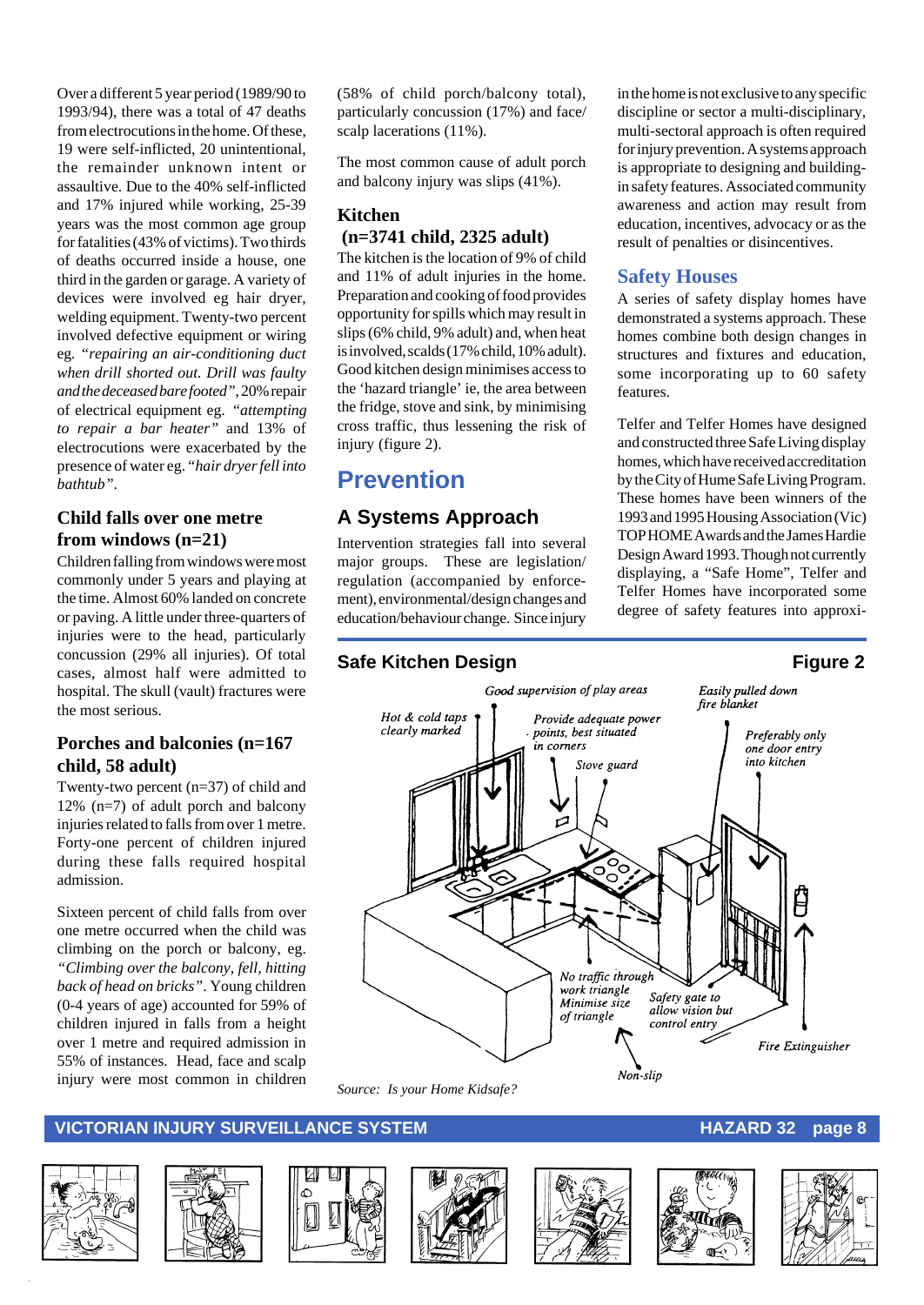#### **Kidsafe Victoria Safety House The Convertision Convertision Convertision Convertision Convertision Convertision Convertision Convertision Convertision Convertision Convertision Convertision Convertision Convertision Conve**



mately 40 of their homes. The most popular features are poisons cabinets, secure driveway access, power points at one metre height, minimum surface level change, the kitchen hazard triangle minimised, full view from the kitchen to outdoor play areas, non-slip baths and showers, safety locks to bathroom cupboards and self-closing front doors (Telfer, P, personal communication, 1997).

There has been one safety display home in the Latrobe Valley built by Glenhaven homes. A Kidsafe Victoria home, built by Unique Homes, is currently on display at Roxburgh Park (figure 3), an Urban Lands Authority estate, and another is currently being built at Berwick (AV Jennings). Hopefully other large building companies will embrace safe design, thus assisting in making the practice widespread. These homes, at varying prices, are all attractive, thus demonstrating that safety does not mean compromising on aesthetics.

For the Kidsafe Victoria home, industry has donated safety products, as it has for the Child Safety Centre (CSC) kitchen and bathroom display models at the Royal Children's Hospital, Melbourne. The latter form an essential part of the CSC's education program.

Approximately ten years ago Kidsafe (CAPFA) organised a national architecture competition for safe home design, funded by the Paul Newman Foundation. Subsequent to this competition several safety houses were constructed around Australia in negotiation with the Master Builders Association and the Housing Industry Association. Currently there are Kidsafe homes in NSW (ground floor in a building at Westmead Hospital) and WA (converted older home). In Queensland there is the "No ouch" house, part of the 'Safe as Houses' project.

#### **Cost of safety features**

Estimations of additional cost for a safety house vary between \$1,500 and \$5,000. However some features are required by building codes, some are cost neutral, some are of minimal cost, others are a greater cost. For most safety features, a reduction in cost could be anticipated as consumer demand and sales increase. Retrofitting is possible but structural features are generally cheaper to install when building or renovating.

#### **Cost-neutral features at the building or renovation stage are:**

- Design of kitchens and half glass in laundry doors to allow maximum supervision of children's play areas
- $\bullet$  Minimisation of the "hazard triangle" (between the stove, refrigerator and sink) to reduce the need to carry hot substances /liquids through this area.
- Rounded edges and corners on all benches
- Power points positioned in bench corners so appliances and their cords can be concentrated
- Avoidance of steps and changes in floor levels
- Towel rails next to the bath or shower serving also as grab rails, securely fixed to wall studs
- Power points placed out of reach of children.

#### **Small marginal cost differential**

- Sensor light for stairs and steps
- Slip resistant bath/shower surfaces
- Slip resistant floor surfaces
- Child resistant cabinet for medicines and poisons
- Nightlights in passageways and bathroom/toilets
- $\bullet$  Cordless telephones to facilitate supervision of children at all times

(Adapted from *Is your home Kidsafe*?, personal communication Dr Arlie McQueen, Kidsafe Victoria)

#### **Legislation**

Advocacy by community groups and organisations in recent years in Victoria, and some other states, has resulted in legislation of safety features. Education and enforcement have then followed. Examples are regulation of bathroom hot water to 50°C, smoke detectors, pool fencing and toughened glass for lower level windows. These have been incorporated into the Australian Building Code or the Building Code Victoria (Dept of Planning).

#### **Future directions**

A key strategy of the Victorian injury prevention strategy "Taking Injury Prevention Forward" is: "To promote the concept of safe home design beyond display homes to all homes, new and existing".

Further implementation strategies are required, and barriers to widespread implementation should be identified and addressed.













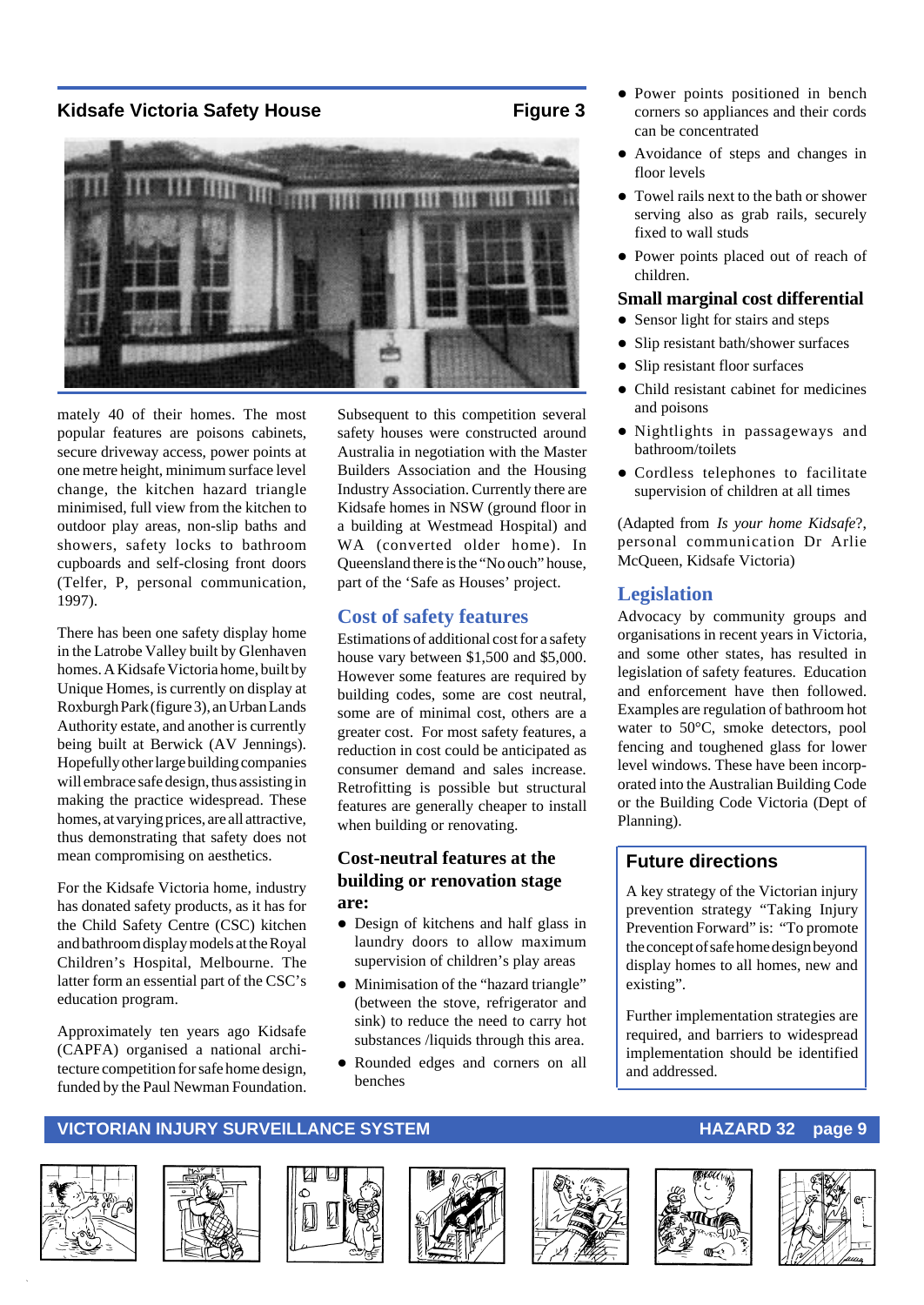#### **General Recommendations**

- Amendments to regulations/codes where necessary: including implementing the Australian Standard Guidelines for Safe Housing AS 4226- 1994, eg. reducing gaps in balustrade, mandation of safety switch
- Reduction in price of safety items through sales tax concessions, government subsidies, bulk purchases etc.
- Relevant authorities, builders, architects, Building Control Commission, developers, manufacturers, contractors be made aware of safety design features through forums, student courses, workshops, unions and industry groups
- **•** Increase in consumer awareness through community service advertisements for safety display homes, consumer organisations and by commissioning Kidsafe and the Child Safety Centre to publicise a systems approach to safe home design through existing networks
- A rating system for safe home design, eg. City of Hume
- $\bullet$  Examine upgrading of existing housing stock (at renovation) and replacement of individual fixtures eg flooring, hot water system, shower-base, bath, shower screen, cupboards, windows

### **Specific Prevention**

#### **Floors**

- Flooring surfaces should meet the current Australian and New Zealand Standard for Slip Resistance of Pedestrian Surfaces (AS/NZS 3661.2:1994)
- Non-slip flooring surfaces, such as non-slip tiles or vinyl or matt-finish cork, should be used where possible, particularly for potentially wet surfaces.\* Textured surfaces with a granulated effect of raised areas 1.2mm diameter and a similar distance apart are most effective (Day et al, 1994)
- Liquid brush on products should be used on flooring surfaces to make floor tiles non-slip without altering the appearance of the surface \*
- $\bullet$  Slippery surfacing in the homes of the elderly should be replaced, where appropriate, with full carpeting\*. Short pile on quality underlay provides the best cushioning against falls (O'Reilly, 1995)
- Dangerous 'slip zones' found at the entrance to tiled areas should be eliminated\*
- Non-slip flooring should be used in the laundry to assist in preventing slips associated with overflowing washing machines \*
- *\* North Coast Public Health Unit, 1995*

#### **Structural tiles**

- $\bullet$  Slip resistant tiles, which have a high friction surface, should be promoted to reduce the likelihood of slips and reduce the number of injuries associated with structural tiles
- Existing tiled surfaces can be treated and edged

#### **Concrete and paving**

- $\bullet$  Mark the leading edge of outside steps; textured safety paint is suitable for both inside and outside\*
- Liquid brush-on products may be used on concrete surfaces to make them non-slip without altering the appearance of the surface\* or the surface can be textured when laid
- Pavers or bricks should be properly aligned to prevent trips\*
- Paved areas and external steps should be slip-resistant and should be designed so that surface water drains away (Kidsafe, 1992; Page, 1986)
- Pebbles, scoria, and single steps in surrounds of concrete and paved areas should be avoided (Safe Living Program undated, Page, 1986) and landscaping materials which may make paths slippery should be confined\*
- *\* North Coast Public Health Unit 1995*

#### **Doors**

• To prevent collision doors should be hung so that, when opened, they don't encroach into the space where a child may be playing. It is better for them to open against a wall

- For existing buildings finger safe guards should be installed on the hinge side of the door (see figure 4)
- This product should be more widely available, eg a hardware chain
- Slow-release rather than spring operated closers should be installed to prevent slamming doors

Other methods, not incorporated at the building stage, rely on human behaviour and may be less effective eg cabin hooks to hold doors open, towels draped over the top of a door, wedges placed under doors, warning signs.

#### **Stairs/steps**

- Changes in floor level should be minimised
- There should be no steps or stairs between the kitchen and the dining space, or the bedrooms and a toilet
- Sensor lighting should be installed at the top of steps and stairs, or 2-way switching at the top and bottom
- $\bullet$  A rail is necessary on both sides. Ideally the rail should extend a little beyond the end of the stairs at both the top and bottom. The width of the rail should be of a size which can be gripped firmly by small children
- Closed-in stairs are preferable to open ones. If they are carpeted, the carpet should be well secured

#### **Figure 4**















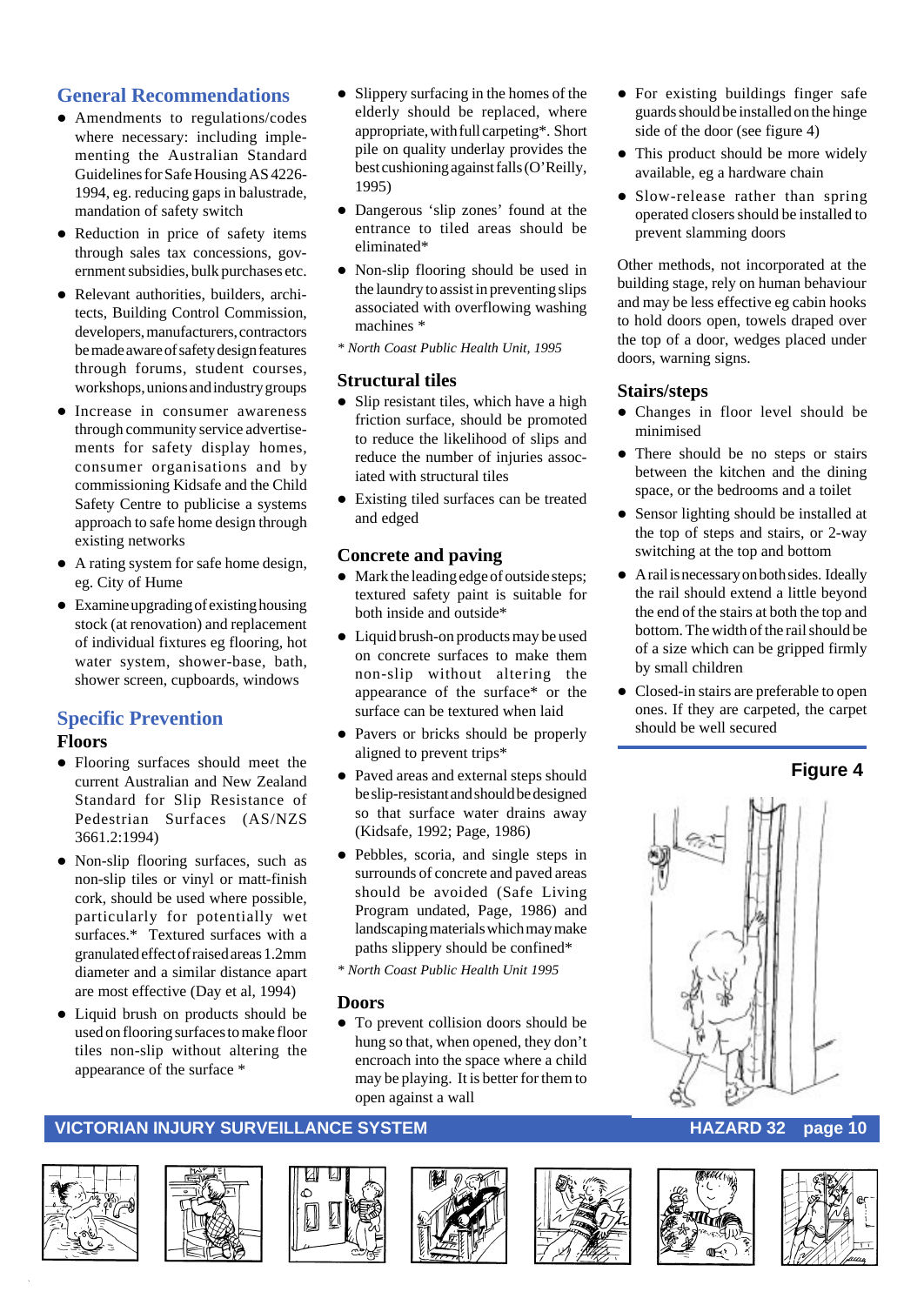- $\bullet$  Non-slip, highly visible edging strips are required for both resistance and improved visibility
- Doors should not open onto stairs or outward onto landings
- $\bullet$  Any glass at the foot of flights of stairs should be safety glass
- If possible, flights of stairs should be kept short by using landings
- $\bullet$  Balustrades should be difficult to climb (vertical railings are preferred) and should not be an entrapment hazard. The balustrade height must exceed the centre of gravity of most adults (1100mm)
- $\bullet$  Currently in Part 3.9.2 of the Building Code of Australia (Balustrades) a 125mm sphere is not permitted to pass through gaps between the verticals. A gap of 100mm is considered a more appropriate standard to prevent falls, entrapment and strangulation risk for children falling between the verticals. However, further investigation needs to be undertaken to ensure that 100mm is sufficiently small to prevent entrapment or strangulation hazards for smaller, crawling, infants (Scott personal communication, 1997)
- $\bullet$  Compliance with the additional guidelines for stairs/steps outlined in Section 11 of Australian Standard Guidelines for Safe Housing AS 4226- 1994 should be required. The publication provides guidelines for visibility, lighting, pitch (over 38° is hazardous), risers, treads, stair width (min 900mm), handrails, balustrades and stair gates
- Current materials research may result in the development of impact absorbing material suitable for use on steps and stairs (Hanagud et al., 1989)

#### **Fencing**

• Backyard pools and spas should be fenced in accordance with AS1926 (legally required as from July 1997 in Victoria). Isolation fencing (that separates the pool from other areas) is best, including a self-closing and latching gate (Ashby, 1997)

- Play areas should be enclosed by a fence complying with AS 1926 or a fence at least 1500mm high, which should be constructed to discourage climbing, ie, no horizontal rails which can be used as foot or handholds, and in such a way that it would not be possible for a child to squeeze through or become entrapped (Kidsafe, 1992; Page, 1986; Ozturk, 1991)
- Play areas need to be fenced off, by a barrier or fence (AS 4226-1994), from vehicle manoeuvring areas (driveways, garages and carports). On farms play areas need to be restricted from farm animals, machinery and water hazards

#### **Gates**

- **•** Gates should prevent access to hazards such as pools, roads and driveways. They should be self-closing and the latches located out of the reach of young children
- Gates should not have horizontal rails which can assist children to climb (Page, 1986)
- $\bullet$  Interventions similar to those designed for doors should be investigated for the prevention of finger jam injuries in gates

#### **Bath and shower slips**

- Baths should be rendered non-slip or non-slip adhesive strips or shapes fixed to the base of the bath or shower\*
- Slip-resistant surfacing is required for bathroom tiles (high friction surface) to provide better grip (Kidsafe, Winter 1996; O'Reilly, 1995)
- Shower bases should fit flush with the bathroom floor\* (Safe Living Program)
- Firmly mounted horizontal grab rails and vertical poles that act as a pivot point and allow turning through 90° when entering or leaving the bath are valuable in preventing slipping (Dept of Housing and Construction, 1985).
- Solid walls are required on two sides of the shower, where grab bars can be fitted
- All towel rails should be grab rails (Page, 1986; O'Reilly, 1995; Kidsafe, 1995)
- Glass shower screens should be made of laminated glass (Kidsafe, Winter 1996; Kidsafe, 1992)
- Soap holders should be recessed\*
- Hot and cold taps should be marked and have a standard setting, hot on the left, cold on the right (Kidsafe, 1992)
- Deep baths are generally not recommended for older persons as they may find difficulty getting out. Ideally the bath should not be deep, should have a flat (not curved) bottom and the base should be the same level as the floor (Dept of Housing and Construction, 1985).
- **Combination bath and shower** enclosures are not recommended as they are more difficult to access and increase opportunities for slips and trips
- *\* North Coast Public Health Unit 1995*

#### **Domestic architectural glass**

Most glass in domestic settings in Australia is of the annealed variety, which breaks with relatively low impact into jagged pieces. Alternatively, toughened or safety glass breaks less readily into small pieces with blunt edges. All Australian states and territories except South Australia have adopted the 1989 revision of the Australian Standard (AS 1288) "Glass in Buildings – Selection and Installation" for new and renovated homes. Victoria adopted the Standard in April 1991. It requires that safety glazing materials (toughened glass, laminated glass or organic glass) be used in some domestic situations eg low level bedroom glass. Since 1996 there has been some modification to this building code permitting greater flexibility for designers and builders in regard to Performance Requirements (Clause 1.0.3). These can be achieved by complying with 'Deemed -to-Satisfy' Provisions or by formulating an Alternative Solution.

- $\bullet$  Low level glass should be replaced with safety glass whenever glass is replaced in existing homes
- Strategies should be sought to reduce price differentials between safety and annealed glass

#### **VICTORIAN INJURY SURVEILLANCE SYSTEM AND REALLY CONTROLLY CONTROLLY AND REALLY CONTROLLY PAGE 11**













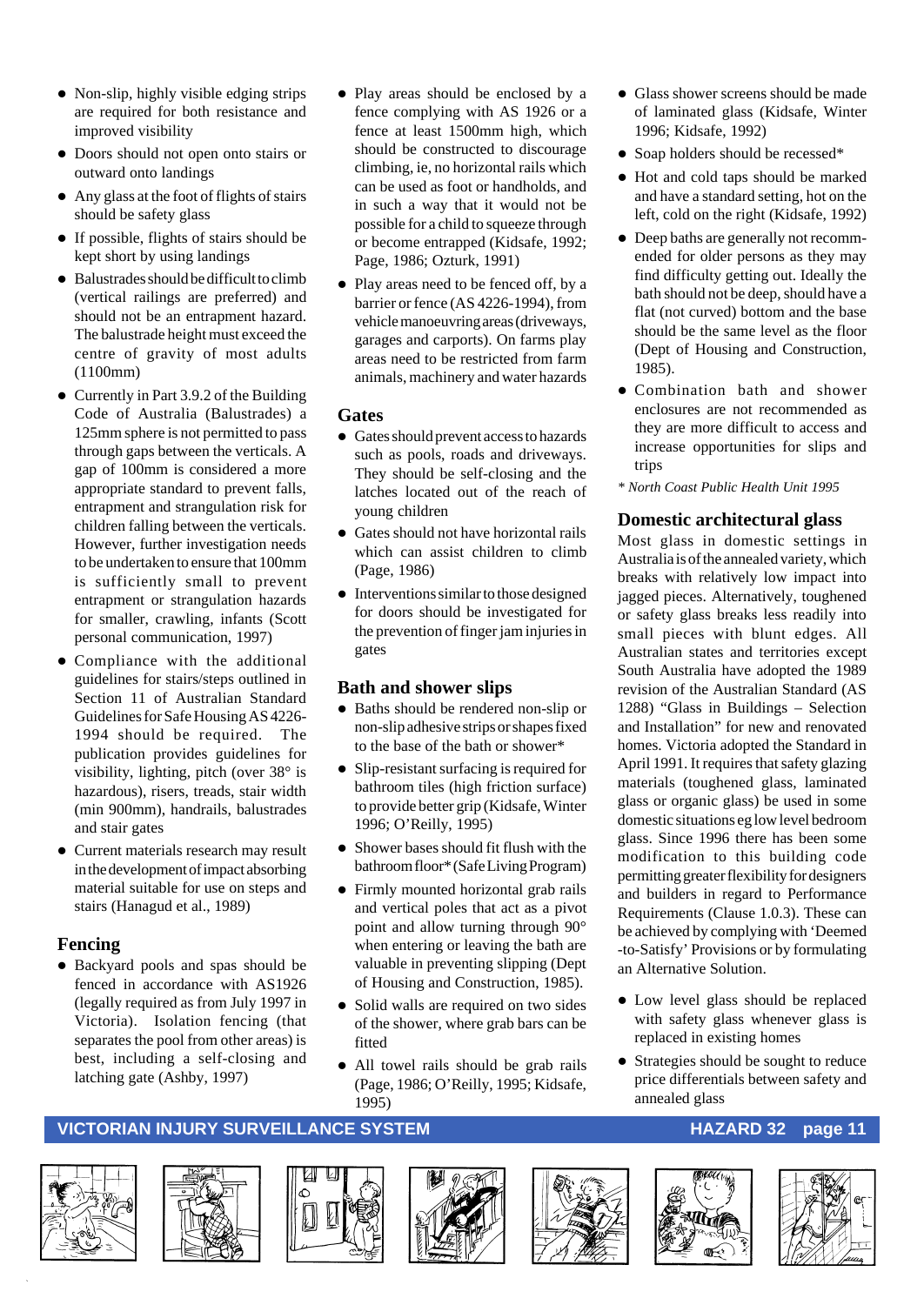#### **Kitchen Benches**

- Rounded edges and corners are necessary on benches (City of Hume, undated)
- Adequate bench top working space is required to prevent spillage of materials onto the floor (City of Hume, undated)
- $\bullet$  It should be ensured that bench surfaces next to cookers are level with the cooker surface and of sufficiently good fit not to cause spillage if pans are slid across (Page, 1986)

#### **Young children accessing poisons from cabinets and shelves**

 $\bullet$  Poisons, including non-pharmaceuticals, should be stored in locked child proof cupboards or cabinets. These should be built into the home at the building or renovation stage

#### **Hot water scalds**

Kidsafe Victoria's "Hot water burns like fire" campaign (in part based on NSW Health's earlier campaign) raised awareness of the potential for scald injuries. Many organisations from the government, non-government and private sectors contributed to the campaign. The key players were Kidsafe Victoria, Dept Human Services, The Plumbers Board, Gas and Fuel, Rinnai Australia (a hot water system manufacturer) and United Energy. In September 1994, a new clause was inserted into the Australian Standard (AS3500.4) which addresses hot water supply systems: "All new hot water installations shall deliver hot water not exceeding 50°C in residential buildings at the outlet of all sanitary fixtures used primarily for personal hygiene purposes (ie bathrooms and ensuites)". From March 1998, as a result of advocacy from injury prevention organisations, it will be mandatory in Victoria for plumbers to install a system (heater, pipes and taps) that meet the new clause in the Standard (AS/NZ S 3500.5). Another stage of the campaign is being planned to coincide with this development.

The method for achieving 50°C can be negotiated between the plumber and consumer.

Possibilities are:

- turning down the thermostat on hot water services (gas);
- installing a tempering valve to the bathroom pipes (recommended for electric hot water services);
- $\bullet$  installing a thermostatic mixing valve;
- $\bullet$  installing antiscald devices in taps, child resistant taps, tap covers or single lever mixing taps which prevent hot water being turned on to the full.

Temperature cards have been available free from Gasmart stores to measure the temperature of hot water and will possibly be available again to coincide with the introduction of the new plumbing code in Victoria (ASNZ 3500.5) in March 1998.

#### **Fire, flame, smoke**

- $\bullet$  Mains powered smoke detectors, with battery backup and emergency lights, should be fitted throughout the home, particularly outside adult bedrooms, living areas, hallways and on additional storeys
- $\bullet$  Smoke detector alarms should be inside children's bedrooms and interconnected to adult sleeping areas (Bruck, 1997 personal communication)
- Since smoke rises, detectors should be mounted high on a wall or in the ceiling, but not near windows or door where drafts could affect detector sensitivity (MFB, undated)
- Research should be undertaken into increasing the effectiveness of smoke detectors to wake sleeping children
- Residential sprinkler systems are now recommended as an effective fire prevention device. Installation into existing residences is costly. Thus installation at the time of construction of new homes, especially new estate areas, should be considered
- $\bullet$  A sensor should be developed to detect excess amounts of gas to prevent lighting of a leaking appliance (Penny, 1992)
- $\bullet$  Heaters should have an adequate fixed guard to prevent contact with hot parts

and ignition of flowing garments (AS 4226-1994, Dept of Housing and Construction 1985)

#### **Electricity**

- Power points and appliances should be positioned out of reach of children
- $\bullet$  Electrical safety switches, also known as earth leakage circuit breakers (ELCB) or residual current devices (RCD) should be installed. These have been tested and approved by AS- 3190- 1994. Safety switches prevent electrocution only. It is surge arresters which prevent electrical fires or damage from power surges
- Kitchen appliances should be kept in one corner of the kitchen or on a shelf to concentrate cords

#### **Windows (child falls)**

- $\bullet$  Windows with openings less than 1.2m above the floor should be designed or modified so that a child cannot open them more than 100mm or protected by a grill or mesh
- $\bullet$  Upper-level windows allowing a clear opening of over 100mm square, where the sill is under 1200mm from the floor, should be fitted with removable security stays for child safety, that can be released by an adult in the case of fire

#### **Porches and balconies**

- Exterior decking and balconies should be protected with a handrail and balustrade at least 1000mm high, detailed to prevent climbing, including no horizontal railings (Australian Standard, Guidelines for safe housing design, AS 4226-1994). However they should preferably be at a height that teenagers cannot lean over and fall from them
- Gaps between balustrades, as with stairs, should not be more than 100mm, to prevent falls and entrapment

#### **Kitchen design**

• The "hazard triangle", between the fridge, stove and sink should be minimised (figure 2)













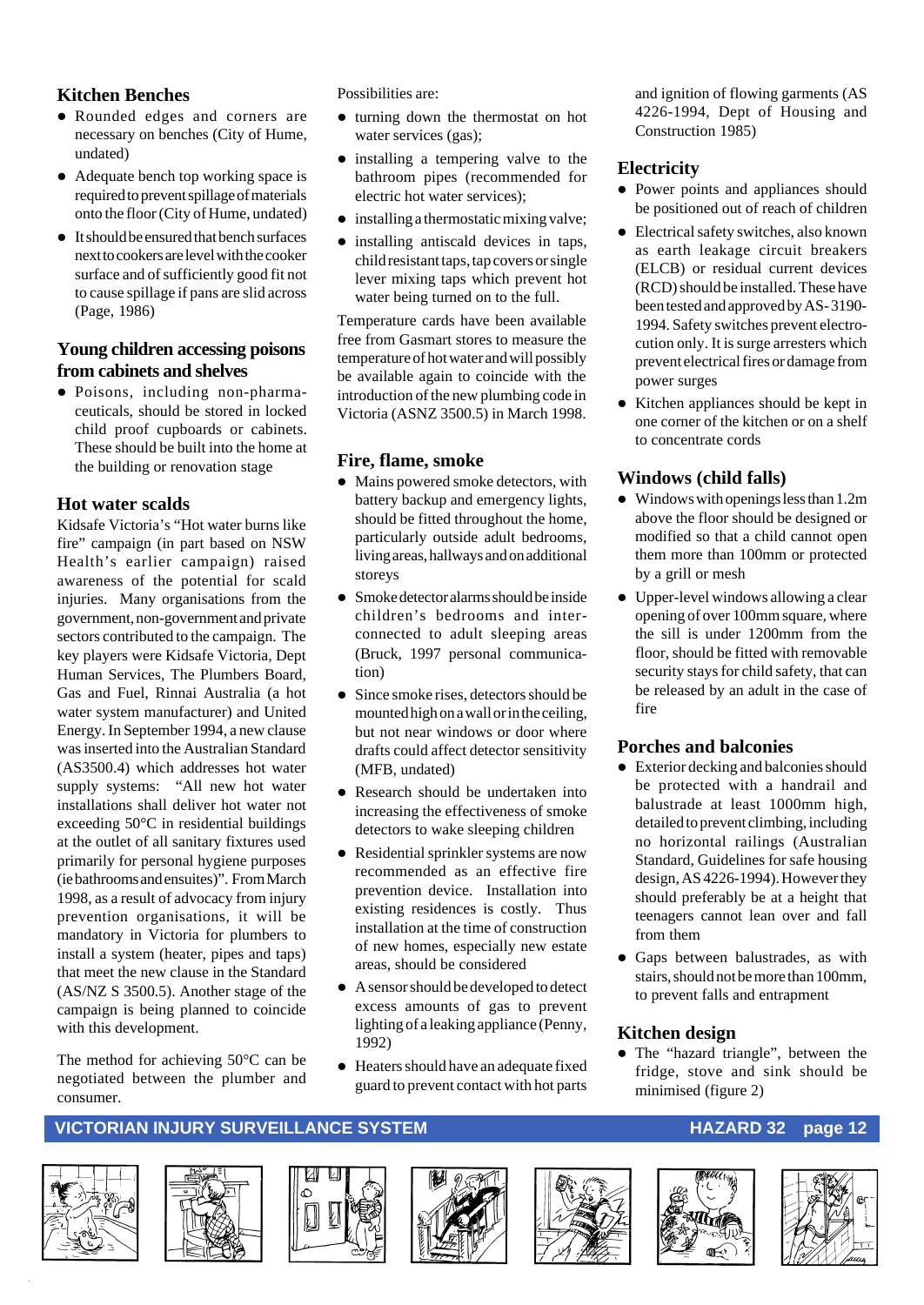#### **Available resources**

Archicentre Home safety checklist (Royal Australian Institute of Architects, Archicentre, Kidsafe, Asthma Foundation).

Kidsafe Victoria pamphlets (figure 5):

- Is your home Kidsafe?
- Hot water burns like fire
- Protect your family. Smoke alarms save lives.
- Safepool
- Kidsafe Homes Project

#### **Figure 5**



Standards Australia

• Guidelines for Safe Housing Design, AS 4226 – 1994.

Office of the Chief Electrical Inspector

• Safety Switches Help save Lives

Finger safe guards can be purchased from the Child Safety Centre at the Royal Children's Hospital and Kidsafe Victoria at a cost of \$20.00 (small) and \$25.00 (large) and the manufacturer, ATP Fabrications (Ph: 03 9482 4661).

#### **For further information contact:**

Kidsafe Victoria: 03 96701319

Child Safety Centre, Royal Children's Hospital, Melbourne. 03 9345 5522

Building Control Commission: 03 9285 6400

Your local electrical contractor or the Office of the Chief Electrical Inspector 03 9203 9730

#### **References**

Ashby, K., March 1997, Update on unintentional drowning, *Hazard*, Edition 30, Victorian Injury Surveillance System. Australian Bureau of Statistics (ABS), 1992, 'Safety in the Home' survey, Melbourne.

Australian Bureau of Statistics (ABS), 1996, Population Survey Monitor, Survey Report – Smoke Detectors, (unpublished).

Australian Bureau of Statistics (ABS), 1997 Estimated Resident Population Figures, ABS website, www.abs.gov.au. June 1996 figures referred to.

Australian Standard AS4226-1994, Guidelines for safe housing design

Australian Standard AS/NZS 3661.2:1994, Slip resistance of pedestrian surfaces – Part 2: Guide to reduction of slip hazards.

Bremner, I., 1996, Compulsory fire alarms in all homes, The Age, 8.6.96.

Bruck, D, Department of Psychology, Victoria University, Melbourne.Arousal from sleep with a smoke detector alarm in children and adults, (in preparation)

Day, L., Kent, S. and Fildes, B., 1994, Injuries among Older People, *Hazard*, Edition 19, Victorian Injury Surveillance System, pp. 1-13.

Department of Housing and Construction, 1985, Safety in and around the home, Building Information Series, Australian Government Publishing Service, Canberra

Fildes, B (editor), 1994, Injuries Among Older People, Monash University Accident Research Centre, Collins Dove

Garner, E., 1995, Stay on Your Feet, North Coast Public Health Unit, NSW

Health & Family services, Taking Injury Prevention Forward, Strategic Directions for Victoria, 1994.

*Kidsafe Magazine*, Winter 1996, Victorian Kidsafe Bathroom, p 25.

Kidsafe (Child Accident Prevention Foundation of Australia), 1992, A Safer Home for Children, NSW Division

Lord, S.R., Ward, J.A., Williams, P. and Anstey, K., 1993, An epidemiological study of falls in older community-dwelling women: the Randwick falls and fractures study, *Australian Journal of Public Health*, Vol. 17, No. 3, pp. 240-245.

Marshall, R., 1997, Leading Fire Fighter, Metropolitan Fire Brigade, personal communication.

Metropolitan Fire Brigade, undated, Smoke Detectors Save Lives, Fire Prevention Department.

Moritz,A,R; Henriques,F,C Jr; Studies of thermal injury :2. The relative importance of time and surface temperature in the causation of cutaneous burns; *Am. J. Path*, 1947, Vol. 23, pages 695-720.

O'Reilly, J.T., 1995, The elder, the fall, and the U.S. government: reducing injury and death from accidental falls, *International Journal for Consumer Safety*, Vol. 2, No. 3, pp. 133-142.

Ozanne-Smith, J., Sherrard, J., Brumen, I. And Vulcan, P., 1994, Community Based Injury Prevention Evaluation Report – Shire of Bulla Safe Living Program, Monash University Accident Research Centre, Report No. 66.

Ozanne-Smith et al , "Community Based Injury Prevention Evaluation": The Safe Living Program (1990-1996);1997, in press.

Ozturk, C., 1991, A Safer Place for Kids, Master Builders Association, Perth.

Page, M., 1986, Child Safety and Housing – Practical Design Guidelines for Commissioning Agencies, Architects, Designers and Builders, Child Accident Prevention Trust, Bedford Square Press.

Penny, M., September 1992, Burns Prevention, *Hazard* Edition 12, Victorian Injury Surveillance System.

Safe Living Program, Safe House Design for Older People, Hume City Council, Victoria.

Scott, I, 1997, Kidsafe, personal communication.

Scott,I, Preliminary Analysis: Kidsafe Quiz for Parents, May 1996.

Taylor, G., 1997, Domestic Smoke Alarm Success Record – South Eastern Australia April 1992 – December 1996, Metropolitan Fire Brigade.

Valuri, J., December 1994, Smoking Related Injuries, *Hazard* Edition 21, Victorian Injury Surveillance System.

Venema,A, Entrapment between doors in houses, *International Journal for Consumer Safety*, 1995, Vol., No.1, pp13-19, Aeolus Press, Buren, The Netherlands.

#### **Acknowledgments**

We are grateful to Dr Arlie McQueen (Kidsafe Victoria) and Ian Scott (Kidsafe); the Child Safety Centre, Royal Children's Hospital; Pam Telfer (Telfer and Telfer Homes), Bruce Cutler (Office of the Chief Electrical Inspector), Assoc. Prof. Dorothy Bruck (Dept Psychology, Melbourne University) and Sean Grogan (Building Control Commission) for their valuable assistance in providing information and advice.













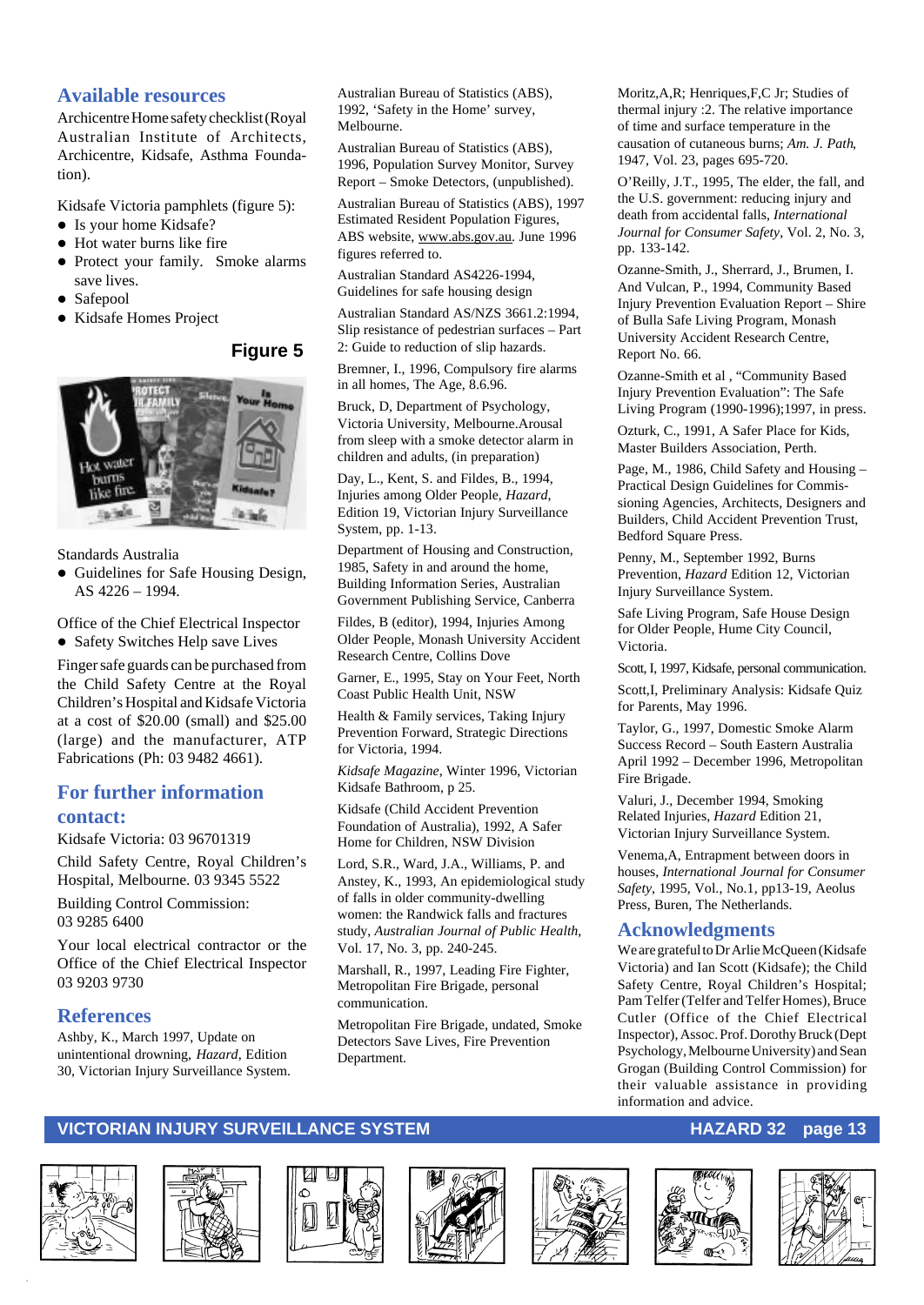### - INDEX -

| <b>Subject</b> |  | <b>Edition</b> | <b>Pages</b> |
|----------------|--|----------------|--------------|
|                |  |                |              |
|                |  |                |              |
|                |  |                |              |
|                |  |                |              |
|                |  |                |              |
|                |  |                |              |
|                |  |                |              |
| <b>Burns</b>   |  |                |              |
|                |  |                |              |
|                |  |                |              |
|                |  |                |              |
|                |  |                |              |
|                |  |                |              |
|                |  |                |              |
|                |  |                |              |
|                |  |                |              |
| Dogs           |  |                |              |
|                |  |                |              |
|                |  |                |              |
|                |  |                |              |
|                |  |                |              |
|                |  |                |              |
|                |  |                |              |
|                |  |                |              |
|                |  |                |              |
|                |  |                |              |
|                |  |                |              |
|                |  |                |              |
|                |  |                |              |
|                |  |                |              |
|                |  |                |              |
|                |  |                |              |
|                |  |                |              |
|                |  |                |              |
|                |  |                |              |
|                |  |                |              |
|                |  |                |              |
|                |  |                |              |
|                |  |                |              |
|                |  |                |              |
| Poisons        |  |                |              |
|                |  |                |              |
|                |  |                |              |
|                |  |                |              |
|                |  |                |              |
|                |  |                |              |
|                |  |                |              |
|                |  |                |              |
|                |  |                |              |
|                |  |                |              |
| Sports         |  |                |              |
|                |  |                |              |
|                |  |                |              |
|                |  |                |              |
|                |  |                |              |
|                |  |                |              |
|                |  |                |              |
|                |  |                |              |
|                |  |                |              |
|                |  |                |              |

\* Special edition

### **VICTORIAN INJURY SURVEILLANCE SYSTEM**















### HAZARD 32 page 14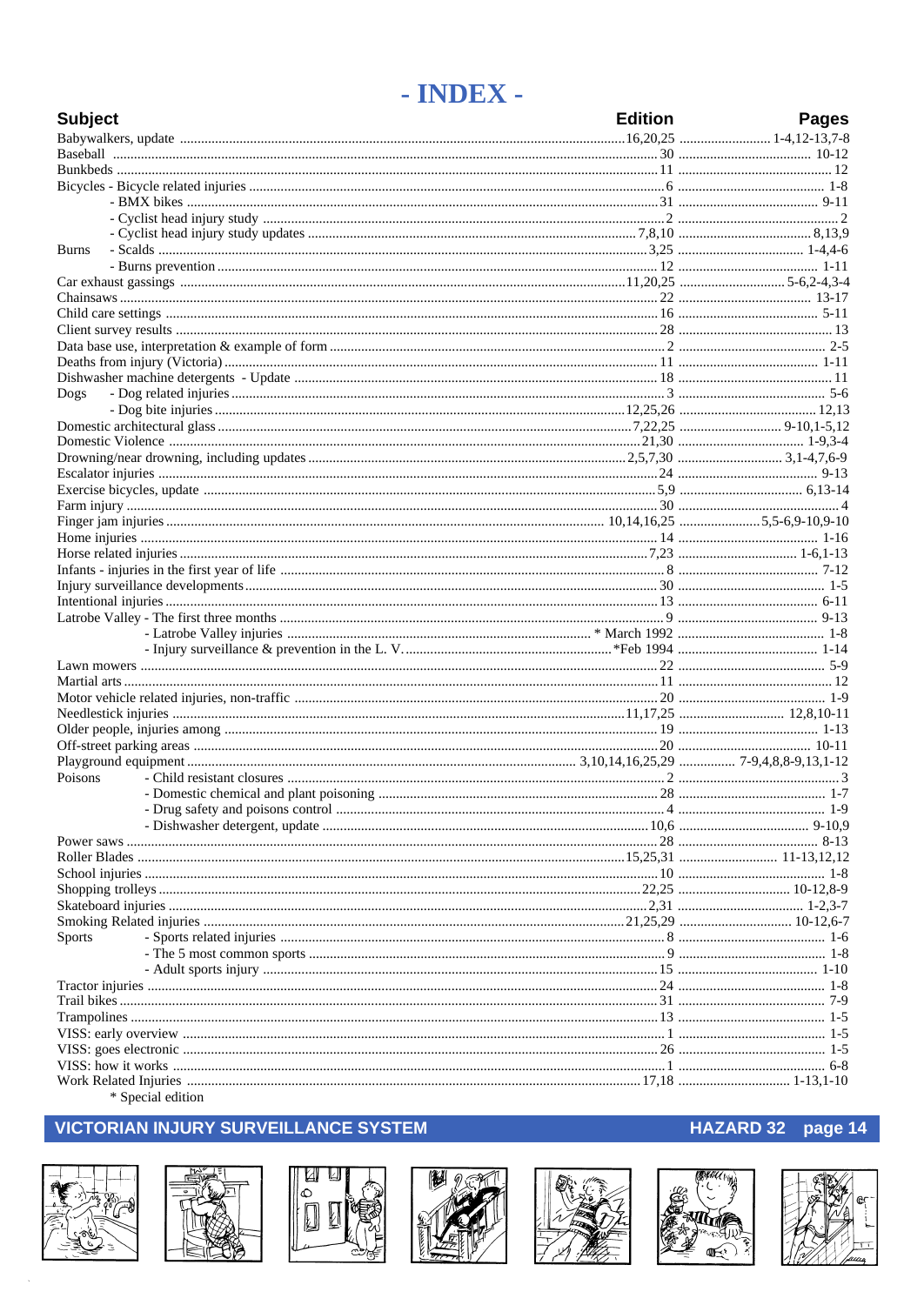## **Editorial Board**

**Professor Peter Vulcan**, Monash University Accident Research Centre **Professor Joan Ozanne-Smith**, Monash University Accident Research Centre **Assoc. Professor Terry Nolan**, Department of Paediatrics, Melbourne University **Mr. Jerry Moller**, National Injury Surveillance Unit

## **VISS Staff**

| Director:                                      | Professor Joan Ozanne-Smith |
|------------------------------------------------|-----------------------------|
| Co-ordinator:                                  | Virginia Routley            |
| <b>Database Administrator:</b>                 | Mark Sinclair Stokes        |
| <b>Research Assistant:</b>                     | Karen Ashby                 |
| <b>Administrative Assistant:</b>               | Christine Chesterman        |
| <b>Associate Director:</b><br>(Child Injuries) | Assoc. Prof. Terry Nolan    |

## **General Acknowledgements Participating Hospitals**

Alfred Hospital Angliss Hospital Austin and Repatration Medical Centre Ballarat Base Hospital The Bendigo Hospital Campus Box Hill Hospital Dandenong Hospital Echuca Base Hospital The Geelong Hospital Goulburn Valley Base Hospital Latrobe Regional Hospital Maroondah Hospital Mildura Base Hospital Monash Medical Centre Mornington Peninsula Hospital Preston and Northcote Community Hospital

Royal Children's Hospital Royal Melbourne Hospital Royal Victorian Eye and Ear Hospital St Vincent's Hospital Wangaratta Base Hospital Warrnambool and District Base Hospital Western Hospital The Williamstown Hospital Wimmera Base Hospital

### **Coronial Services**

Access to coronial data and links with the development of the Coronial Service's statistical database are valued by VISS.

### **National Injury Surveillance Unit**

The advice and technical back-up provided by NISU is of fundamental importance to VISS.

## **How to Access VISS Data:**

VISS collects and tabulates informa-tion on injury problems in order to lead to the development of prevention strategies and their implementation. VISS analyses are publicly available for teaching, research and prevention purposes. Requests for information should be directed to the VISS Co-ordinator or the Director by contacting them at the VISS office.

## **VISS is located at:**

Building 70 Accident Research Centre Monash University Wellington Road Clayton, Victoria, 3168

#### **Postal address:**

As above

#### **Phone:**

| $(03)$ 9905 1808 |
|------------------|
| $(03)$ 9905 1805 |
| $(03)$ 9905 1810 |
| $(03)$ 9905 1809 |
|                  |

#### **Email:**

Karen.Ashby@general.monash.edu.au Virginia.Routley@general.monash.edu.au



Recent issues of Hazard, along with other information and publications of the Monash University Accident Research Centre, can be found on our internet home page:

www.general.monash.edu.au/muarc